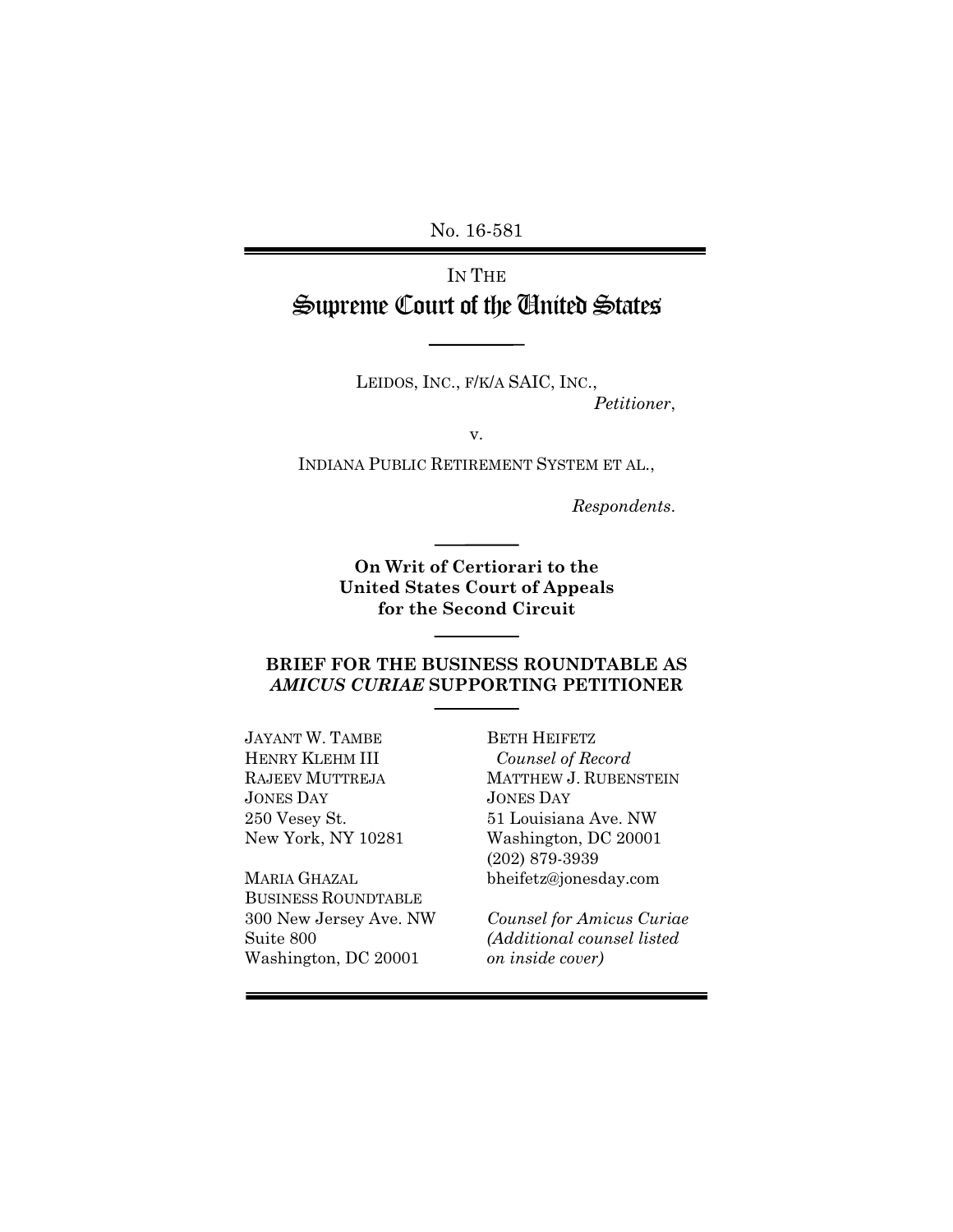DAVID WOODCOCK JONES DAY 2727 North Harwood St. Dallas, TX 75201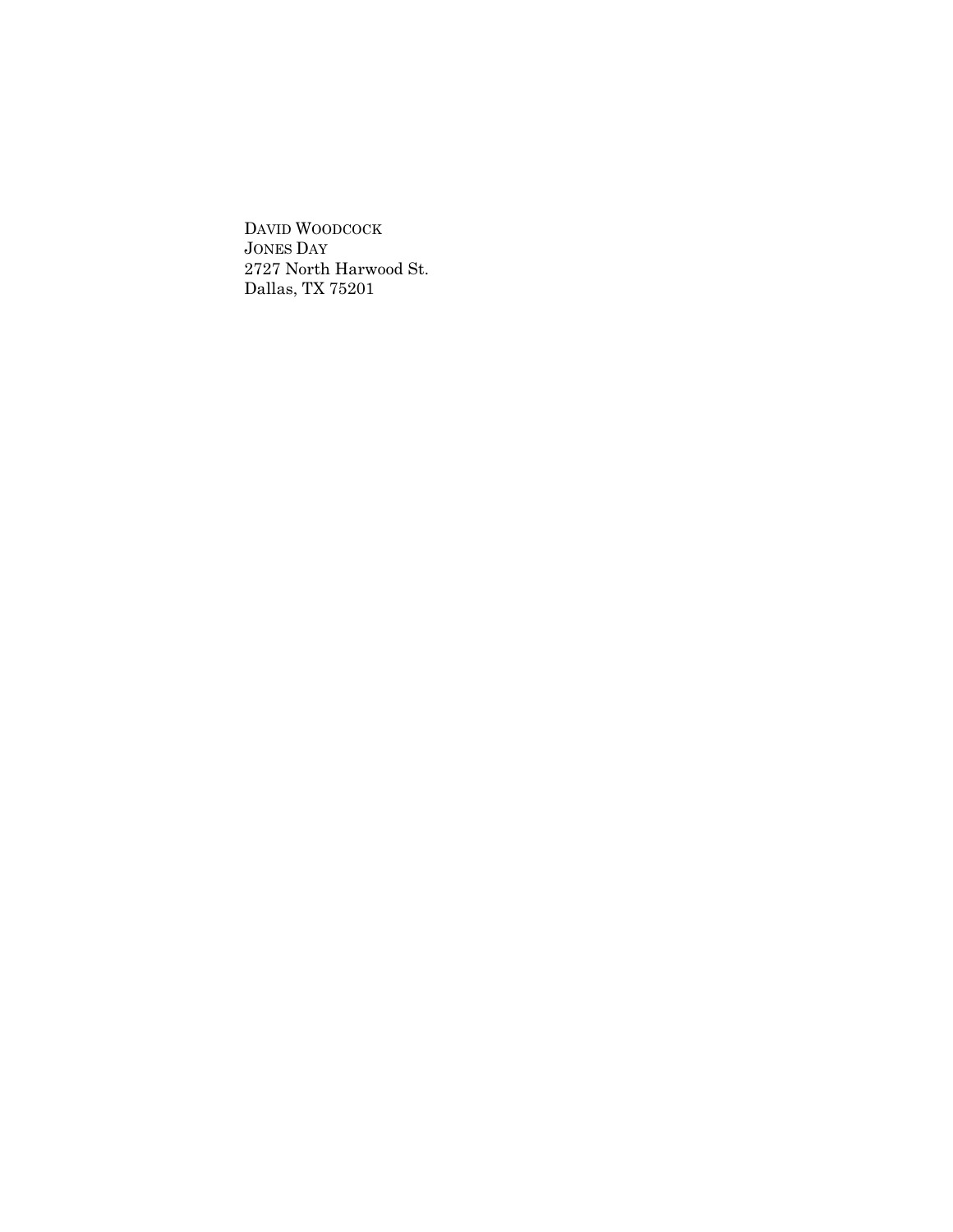# **TABLE OF CONTENTS**

# **Page**

| INTEREST OF AMICUS CURIAE 1                                                                                                                             |
|---------------------------------------------------------------------------------------------------------------------------------------------------------|
| INTRODUCTION AND SUMMARY OF                                                                                                                             |
|                                                                                                                                                         |
| THE EXERCISE OF PROSECUTORIAL<br>DISCRETION IS CRUCIAL TO THE<br>PROPER ENFORCEMENT OF ITEM<br>303, PARTICULARLY GIVEN THAT<br>REGULATION'S BREADTH AND |
| A. The Critical Value of Prosecutorial<br>Discretion Counsels Against<br>Expanding the Rule 10b–5 Implied                                               |
| Item 303's Unusual Breadth and<br>$\mathbf{B}$<br><b>Ambiguity Makes Prosecutorial</b><br>Discretion Especially Important to Its                        |
|                                                                                                                                                         |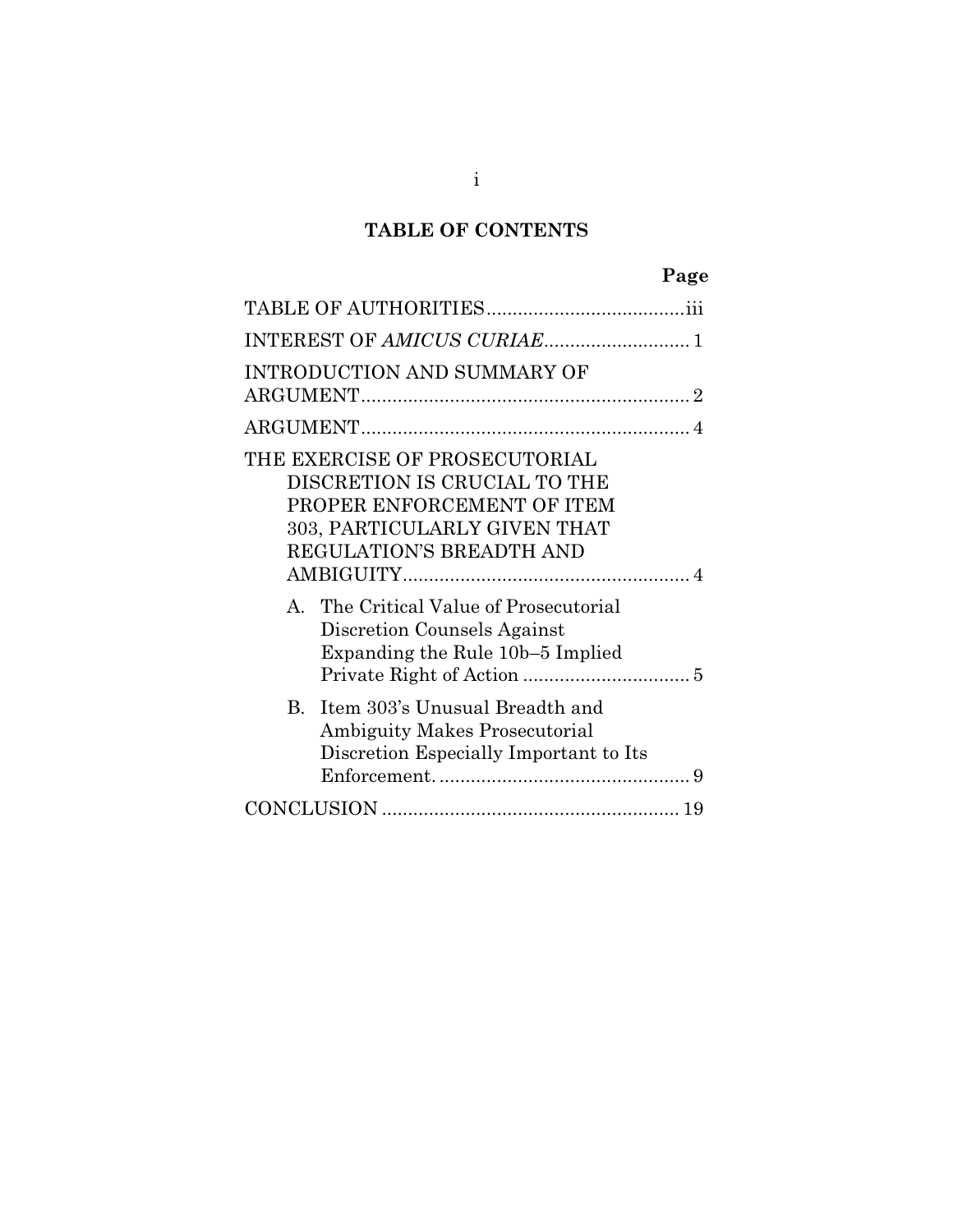# **TABLE OF AUTHORITIES**

# **Page(s)**

# **CASES**

ii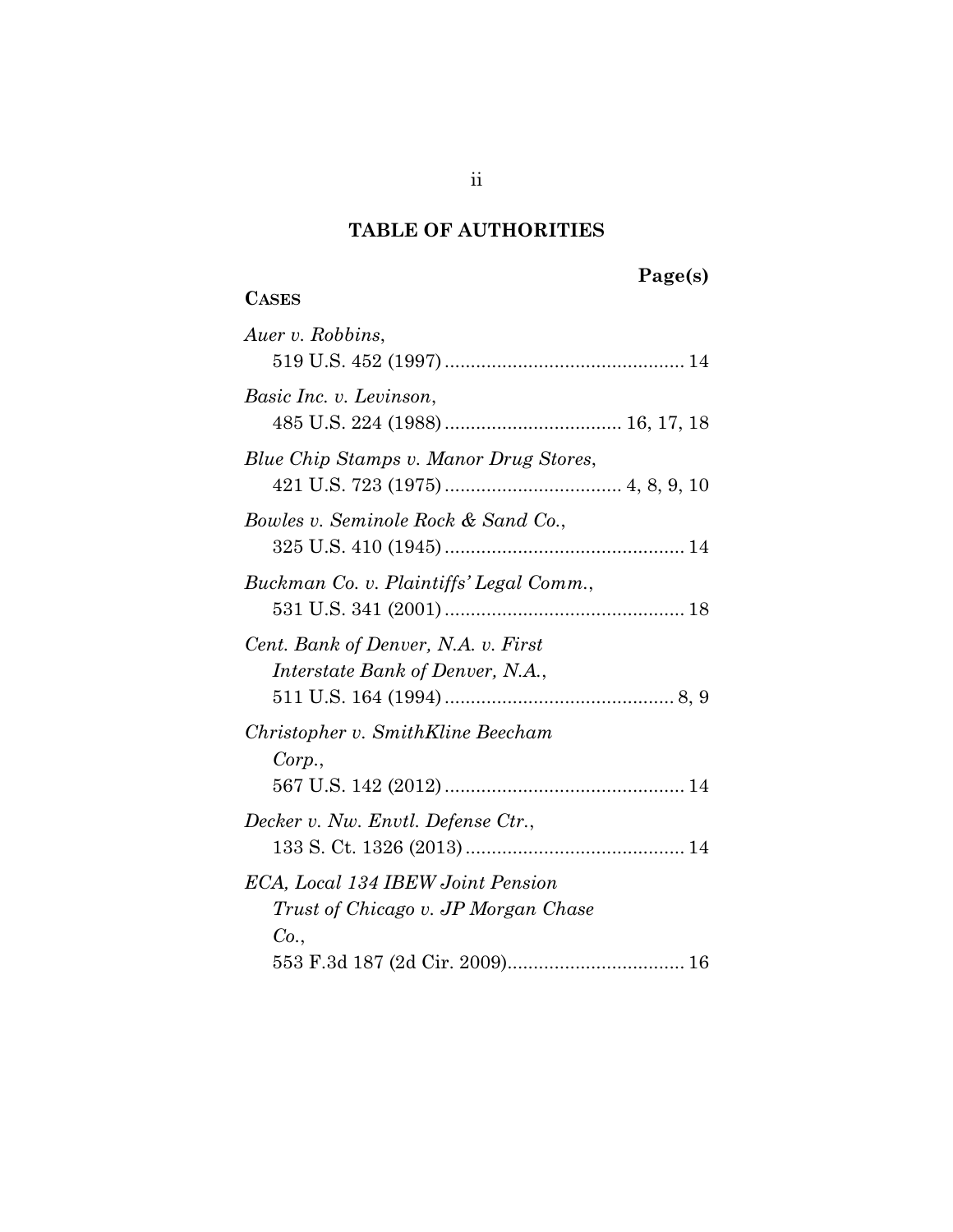| Janus Capital Grp., Inc. v. First                                                                                                     |
|---------------------------------------------------------------------------------------------------------------------------------------|
| Derivative Traders,                                                                                                                   |
|                                                                                                                                       |
| Mirmehdi v. United States,                                                                                                            |
| Oran v. Stafford,                                                                                                                     |
| Perez v. Mortg. Bankers Ass'n,                                                                                                        |
|                                                                                                                                       |
| RJR Nabisco, Inc. v. European Cmty.,                                                                                                  |
| Romero-Barcelo v. Brown,<br>643 F.2d 835 (1st Cir. 1981), rev'd in<br>part on other grounds sub nom.<br>Weinberger v. Romero-Barcelo, |
| Sanchez-Espinoza v. Reagan,                                                                                                           |
| SEC v. Ronson Corp.,<br>No. 83-3030, 1983 WL 1357                                                                                     |
| Sosa v. Alvarez-Machain,                                                                                                              |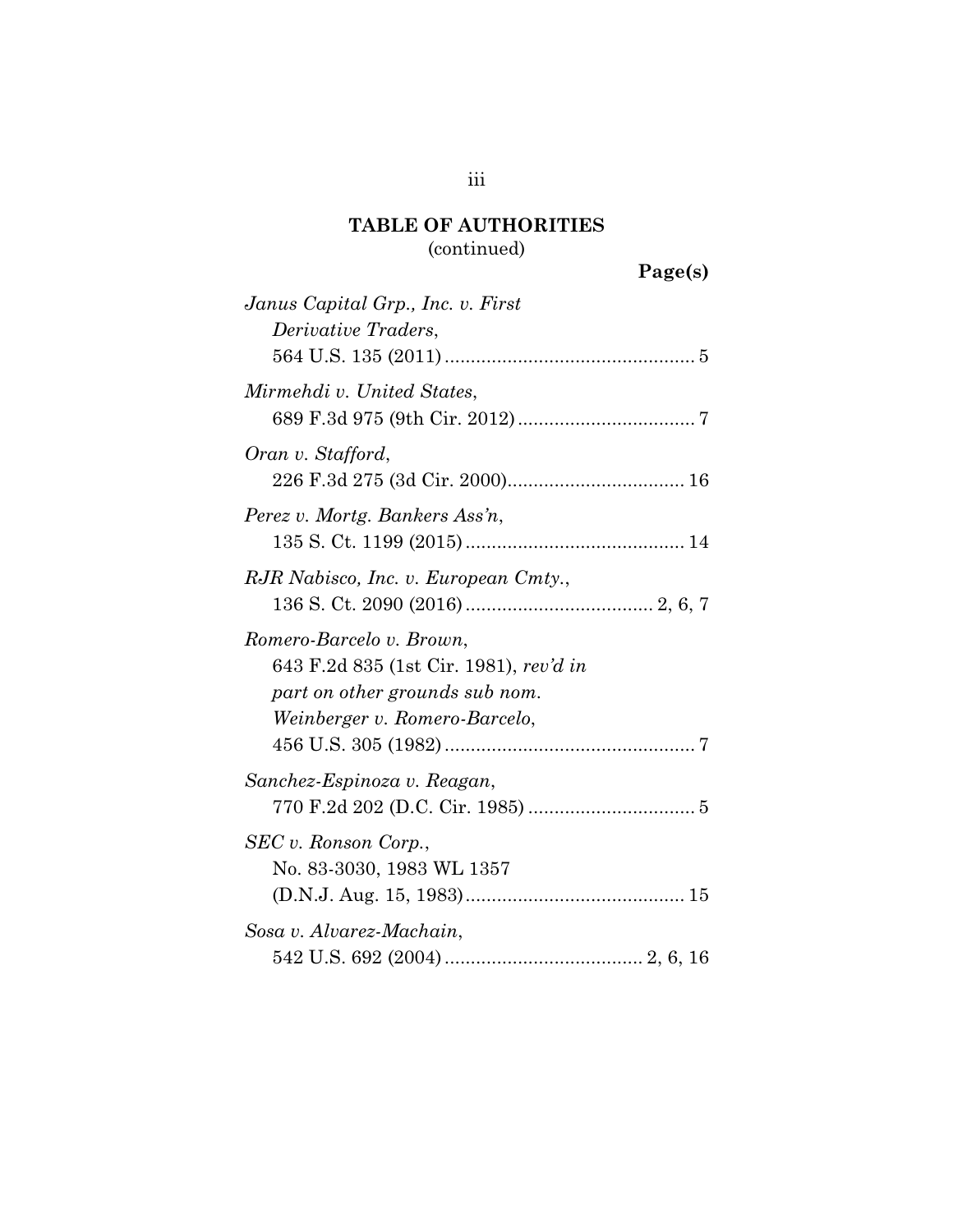**Page(s)**

| Stoneridge Inv. Partners, LLC v. Sci.-<br>Atlanta,                                                                |
|-------------------------------------------------------------------------------------------------------------------|
| United States v. Crop Growers Corp.,                                                                              |
| Ziglar v. Abbasi,<br>No. 15-1358, 2017 WL 2621317                                                                 |
| <b>REGULATIONS</b>                                                                                                |
|                                                                                                                   |
|                                                                                                                   |
| <b>OTHER AUTHORITIES</b>                                                                                          |
| Jonathan H. Adler, Stand or Deliver:<br>Citizen Suits, Standing, and<br><i>Environmental Protection</i> , 12 Duke |
| Mark S. Croft, <i>MD&amp;A: The Tightrope of</i>                                                                  |
|                                                                                                                   |

Tamar Frankel, *Implied Rights of Action*, 67 Va. L. Rev. 553 (1981)......................... [16](#page-25-1) Glendale Federal Bank, Federal Savings Bank, SEC No-Action Letter, 1990

WL 286350 (Mar. 30, 1990) ................................. [13](#page-22-0)

iv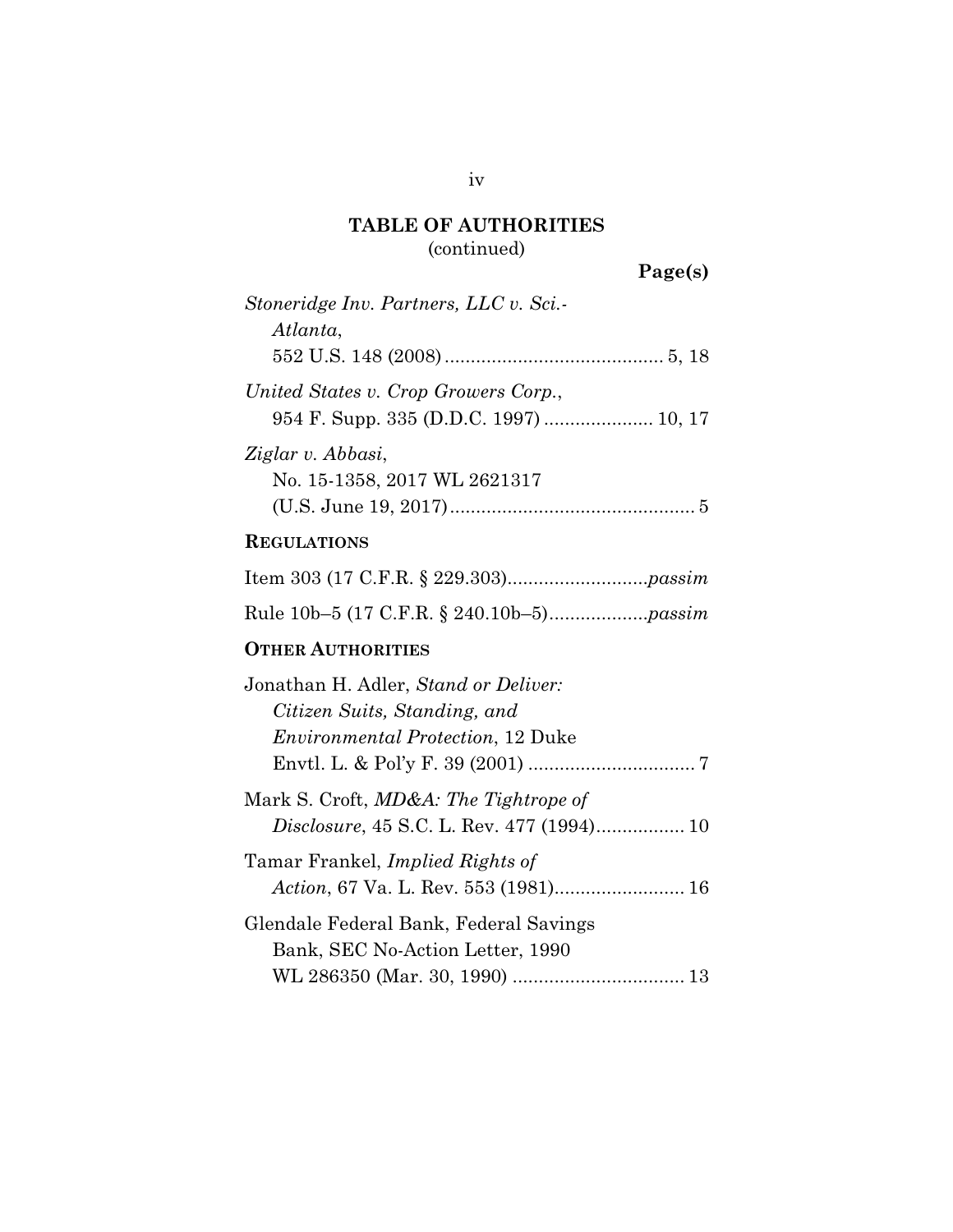| Note, <i>Investor Empowerment Strategies</i><br>in the Congressional Reform of<br>Securities Class Actions,                                                                                 |
|---------------------------------------------------------------------------------------------------------------------------------------------------------------------------------------------|
| In re Kirchner, SEC Release No. 3877,<br>2017 WL 2591798 (June 15, 2017)  15                                                                                                                |
| Troy A. Paredes, <i>Blinded by the Light</i> :<br>Information Overload and Its<br>Consequences for Securities<br>Regulation,                                                                |
| Photronics, Inc., SEC Staff Comment                                                                                                                                                         |
| Richard J. Pierce, Jr., Agency Authority<br>to Define the Scope of Private Rights                                                                                                           |
| SEC Div. of Corp. Fin., Filing Review<br>Process (Jan. 19, 2017),<br>https://www.sec.gov/divisions                                                                                          |
| SEC Div. of Corp. Fin., Regulation S-K<br>Compliance and Disclosure<br>Interpretations, Sec. 110 (July 3,<br>2008), https://www.sec.gov/divisions<br>/corpfin/guidance/regs-kinterp.htm  13 |

v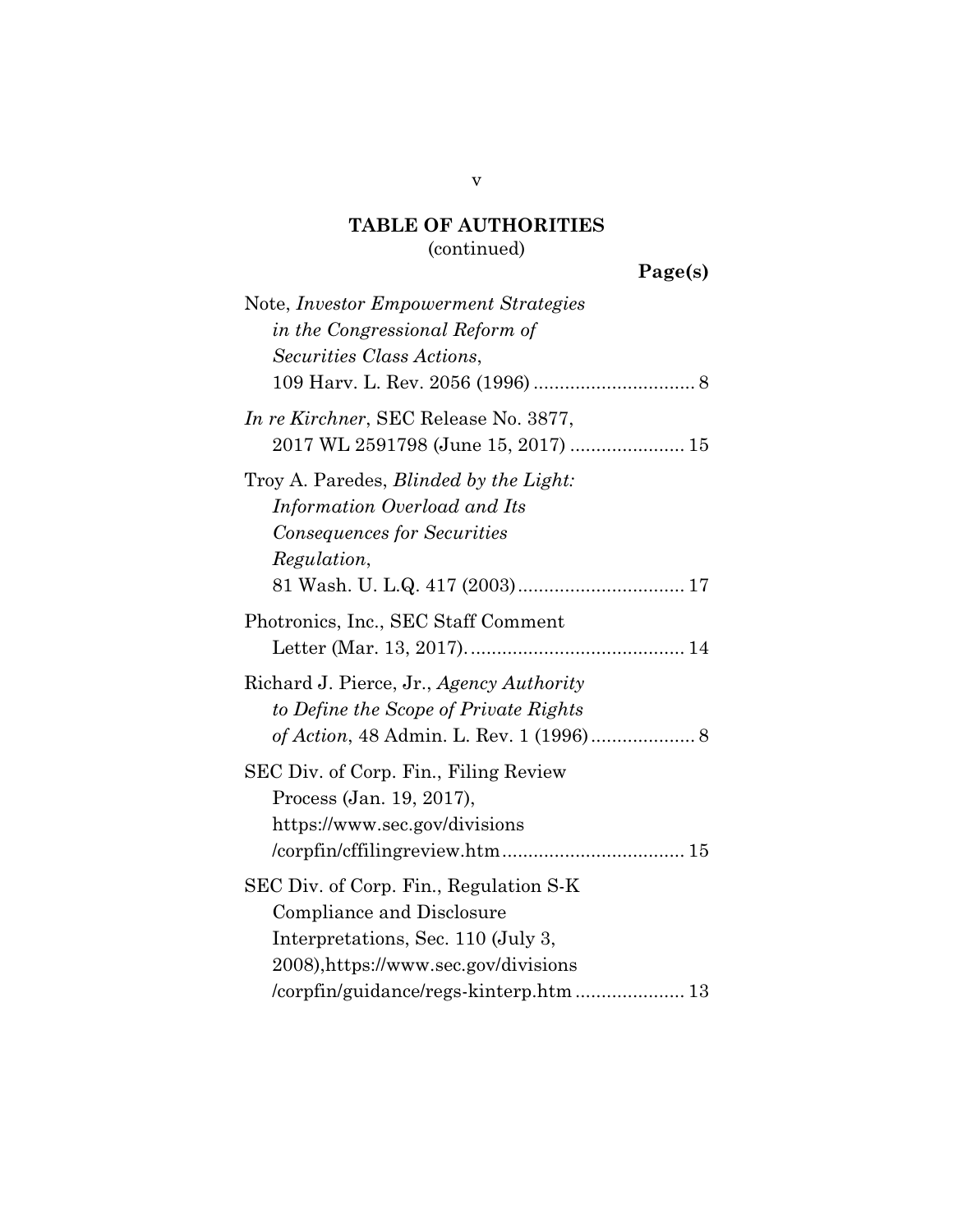#### **TABLE OF AUTHORITIES**

#### (continued)

**Page(s)**

SEC Release No. 67, Disclosure in Management's Discussion and Analysis About Off-Balance Sheet Arrangements and Aggregate Contractual Obligations, 68 Fed. Reg. 5982 (Feb. 5, 2003).......................... [13](#page-22-1) SEC Release No. 82, Commission Guidance Regarding Disclosure Related to Climate Change, 75 Fed. Reg. 6290 (Feb. 8, 2010)........ 10, [11,](#page-19-2) 12, 13 SEC Release No. 279, Amendments to Annual Report Form, Related Forms, Rules, Regulations, and Guides, 45 Fed. Reg. 63630 (Sept. 25, 1980) ................... 12 SEC Release No. 1149, Statement of the Commission Regarding Disclosure of Year 2000 Issues and Consequences by Public Companies, Investment Advisers, Investment Companies, and Municipal Securities Issuers, 1998 WL 425894 (July 29, 1998) ......................... 13

vi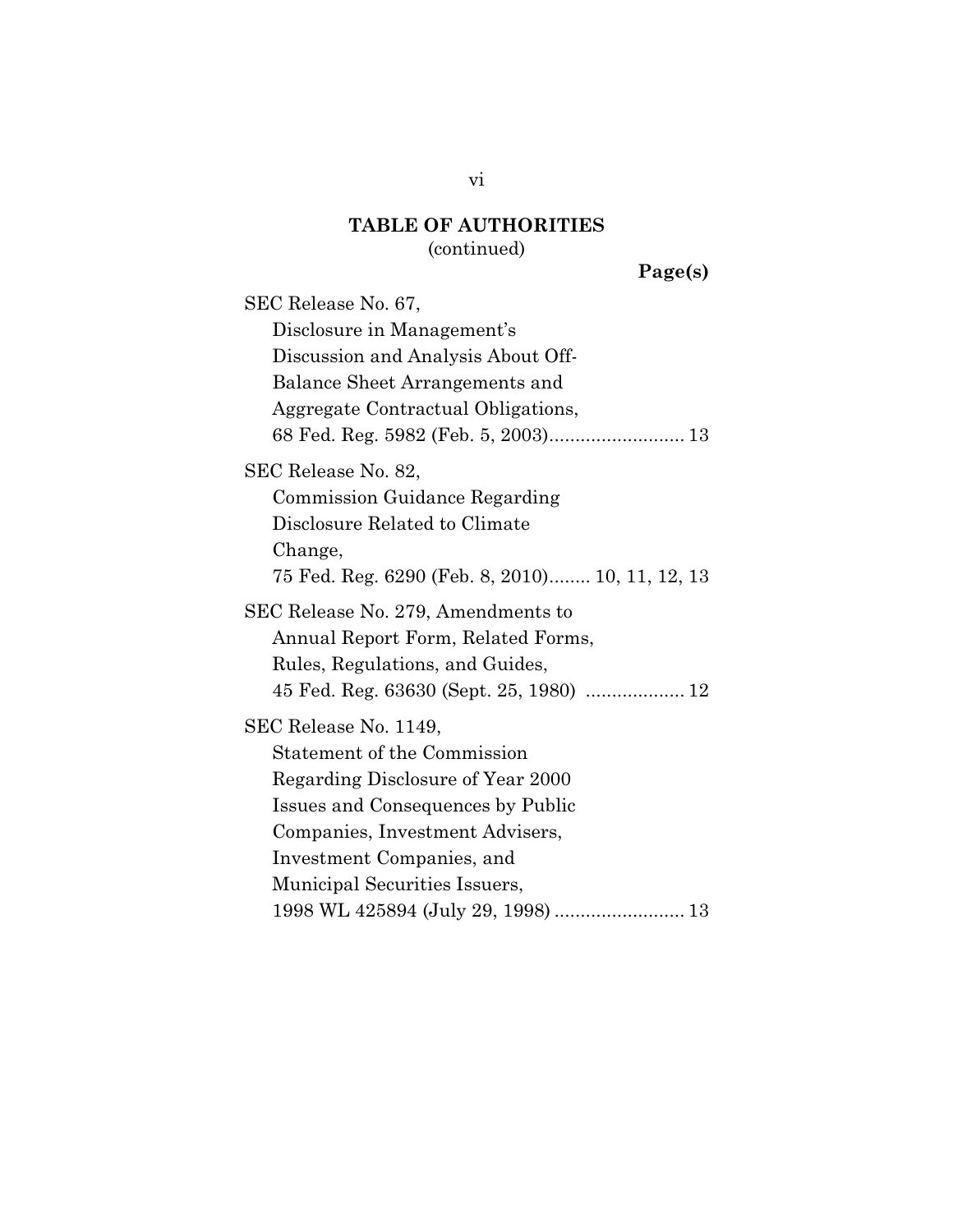# **TABLE OF AUTHORITIES**

### (continued)

**Page(s)**

SEC Release No. 6383, Adoption of Integrated Disclosure System, 47 Fed. Reg. 11380 (Mar. 16, 1982)..................... [12](#page-21-0) SEC Release No. 6835, Management's Discussion and Analysis of Financial Condition and Results of Operations; Certain Investment Company Disclosures, 54 Fed. Reg. 22427 (May 24, 1989)...............*[passim](#page-11-2)* SEC Release No. 8056, Commission Statement About Management's Discussion and Analysis of Financial Condition and Results of Operations, 67 Fed. Reg. 3746 (Jan. 25, 2002) ....................... 13 SEC Release No. 10064, Business And Financial Disclosure Required by Regulation S-K, 81 Fed. Reg. 23916 (Apr. 22, 2016)...................... [17](#page-26-3) Joel Seligman, *The SEC's Unfinished Soft Information Revolution*, 63 Fordham L. Rev. 1953 (1995) ......................... [15](#page-24-1)

vii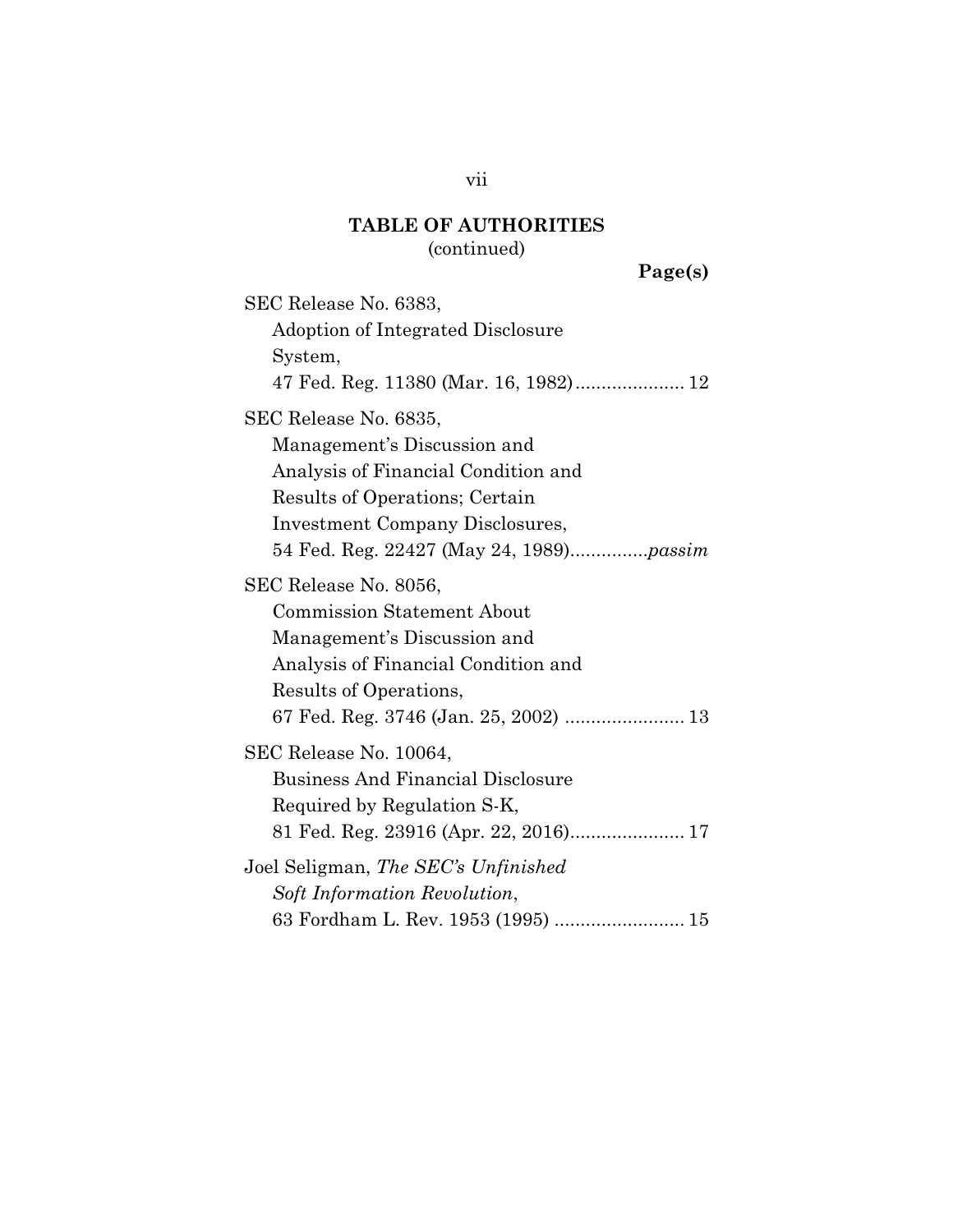**Page(s)**

Matthew C. Stephenson, *Public Regulation of Private Enforcement: The Case for Expanding the Role of Administrative Agencies*, 91 Va. L. Rev. 93 (2005)......................................... [7](#page-16-3)

### viii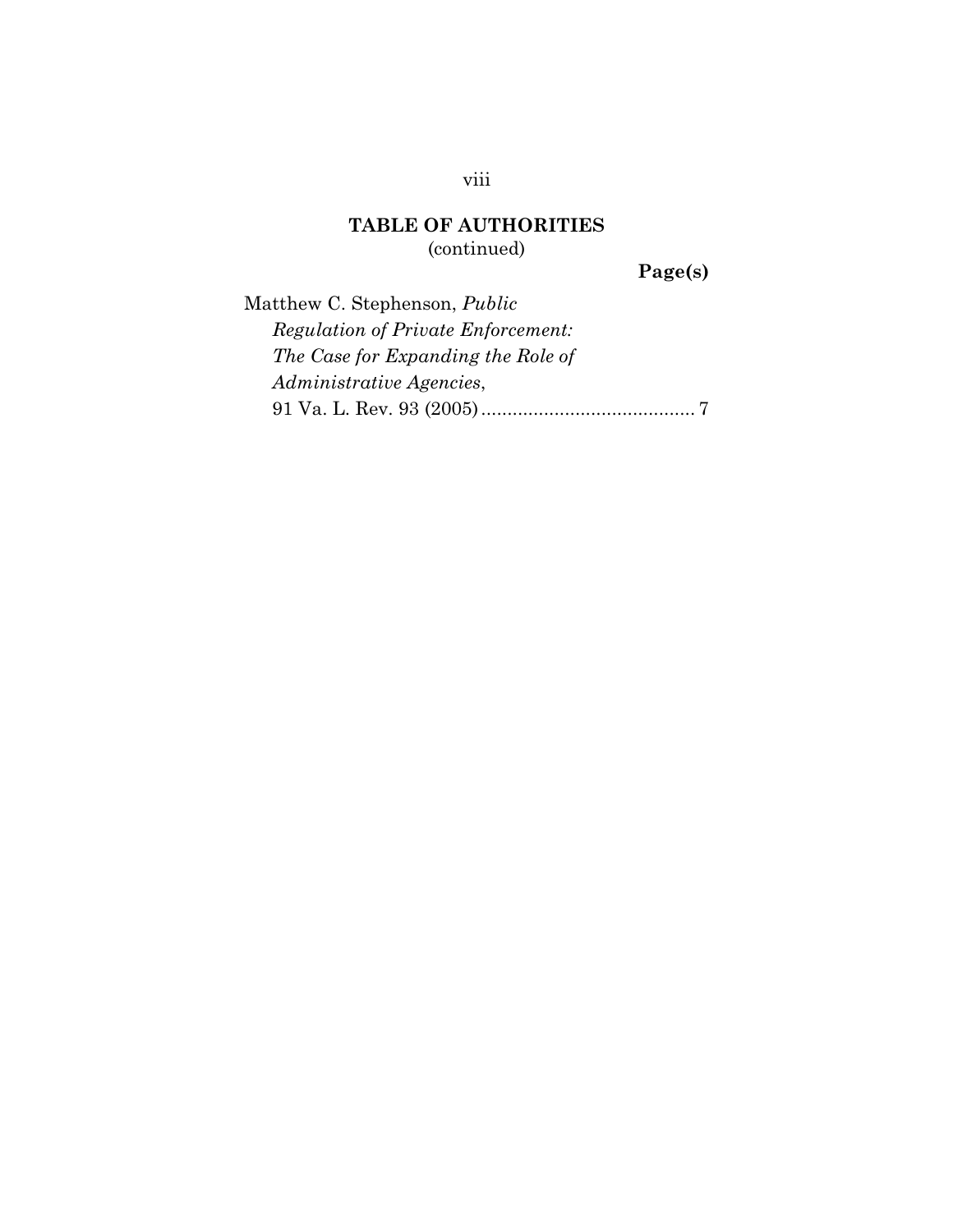#### **INTEREST OF** *AMICUS CURIAE***[1](#page-10-0)**

The Business Roundtable (BRT) is an association of chief executive officers of leading U.S. companies that together have more than \$6 trillion in annual revenues, employ nearly 15 million employees, and pay more than \$220 billion in dividends to shareholders. The BRT was founded on the belief that businesses should play an active and effective role in the formation of public policy, and should participate in litigation as *amici curiae* where important business interests are at stake.

Many of the BRT's member companies, as publicly traded companies, are subject to both Rule 10b–5 and Item 303 of Regulation S-K. The BRT believes that reading Item 303 to create a duty to disclose that is actionable under Rule 10b–5 even for a pure omission, as the Second Circuit held in this case, is legally unsupportable and carries severe practical consequences not only for its member companies, but also for a well-functioning securities market.

<span id="page-10-0"></span><sup>-</sup><sup>1</sup> All parties have consented in writing to the filing of this *amicus curiae* brief. No counsel for any party authored this brief in whole or in part, and no person or entity other than *amicus curiae* or its counsel made a monetary contribution to the preparation or submission of this brief.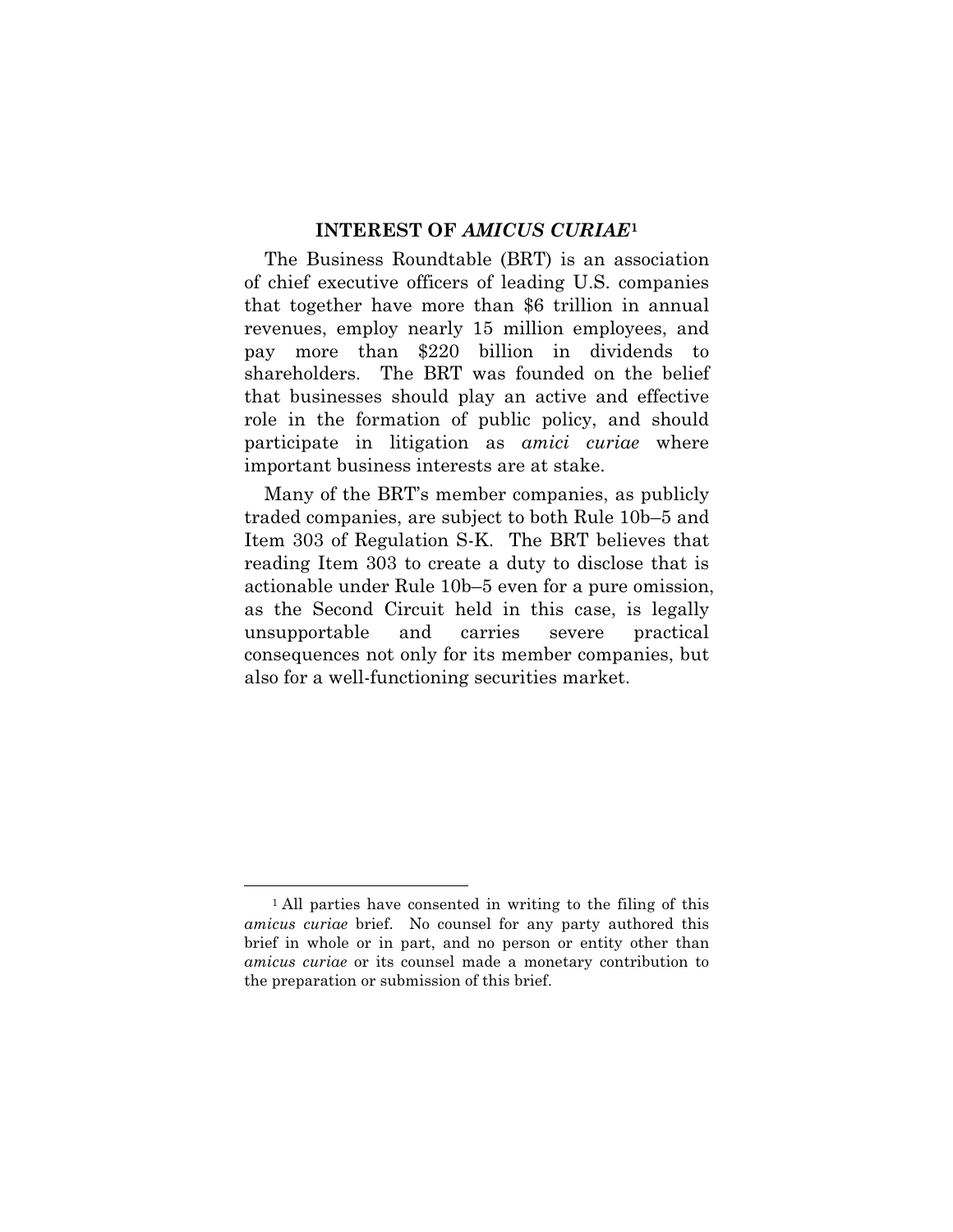### <span id="page-11-1"></span><span id="page-11-0"></span>**INTRODUCTION AND SUMMARY OF ARGUMENT**

This Court has recognized that, when determining the scope of an implied private right of action, courts must pay close attention to the implications of "permit[ting] enforcement without the check imposed by prosecutorial discretion." *Sosa v. Alvarez-Machain*, 542 U.S. 692, 727 (2004); *accord RJR Nabisco, Inc. v. European Cmty.*, 136 S. Ct. 2090, 2106 (2016). This principle should apply with particular force in this case, where Respondents seek to expand the implied right of action under Rule 10b– 5 so that they may enforce Item 303 of Regulation S-K, 17 C.F.R. § 229.303.

<span id="page-11-2"></span>The provision of Item 303 at issue in this case requires a company's management—in the Management's Discussion and Analysis (MD&A) section of the company's annual report, with interim updates as needed—to "[d]escribe any known trends or uncertainties that have had or that the registrant reasonably expects will have a material favorable or unfavorable impact on net sales or revenues or income from continuing operations." § 229.303(a)(3)(ii); *see also* § 229.303(b). Designed to allow investors to "look at the company through the eyes of management," SEC Release No. 6835, Management's Discussion and Analysis of Financial Condition and Results of Operations; Certain Investment Company Disclosures, 54 Fed. Reg. 22427, 22428 (May 24, 1989)—but written to require disclosures even about "trends or uncertainties" that are neither clear nor obvious—this intentionally broad and flexible standard has been noted by courts and commentators alike for its vagueness. Even the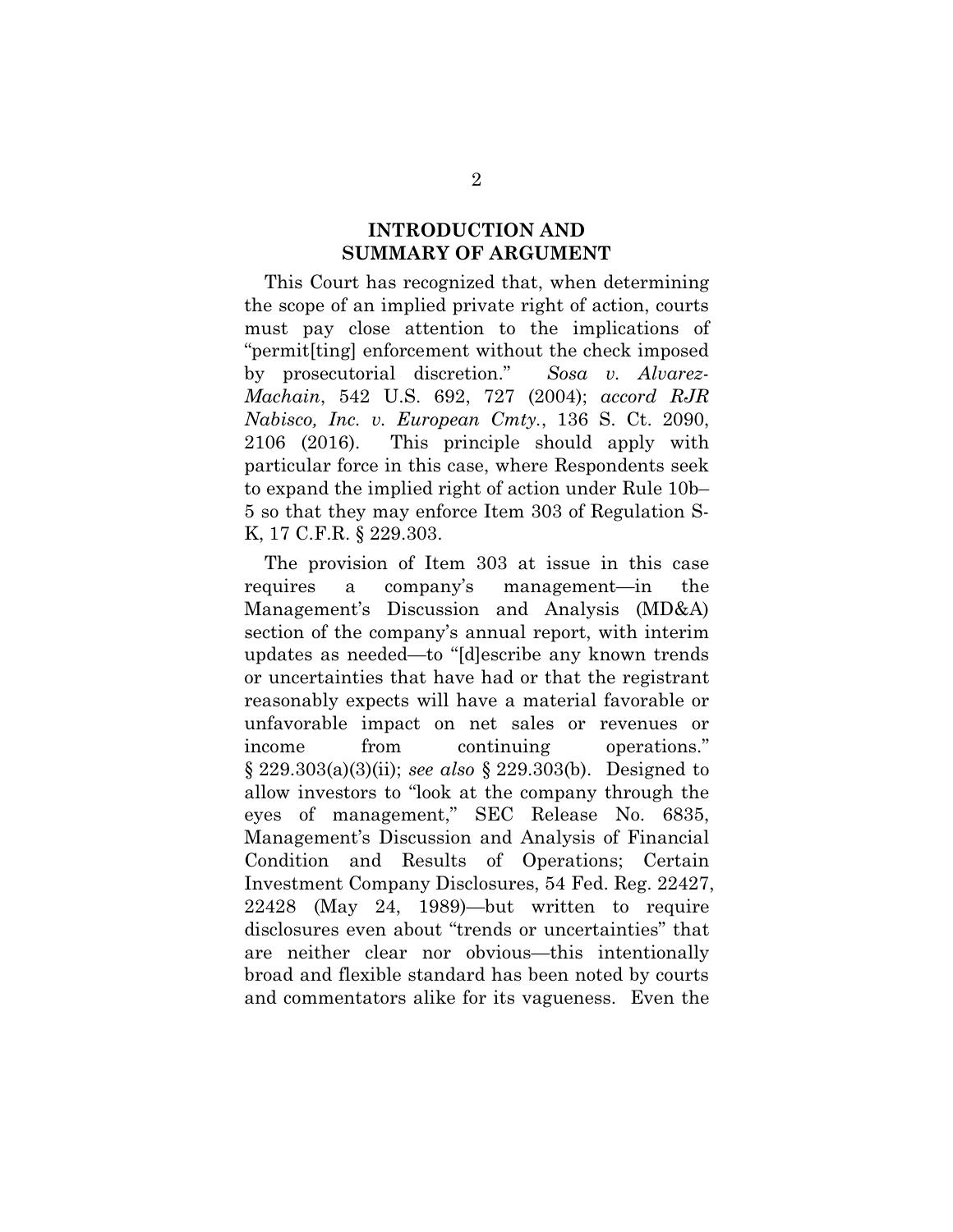SEC admits that compliance with Item 303 is difficult.

The SEC has attempted to clarify Item 303 through informal guidance—but in ways that only confirm the regulation's expansive breadth. For example, the SEC has opined that Item 303 requires disclosure about the potential impact of pending legislation or regulations that a company reasonably thinks might be enacted—information that would seem beyond management's expertise. At the same time, the SEC's view is that companies need not disclose confidential merger negotiations that would otherwise seem to be covered by Item 303 (as "known . . . uncertainties" that could impact "sales or revenues or income"). Whatever the merits of these policy judgments, they make clear that Item 303 itself leaves much unanswered.

The SEC can compensate for Item 303's breadth when deciding when and how to enforce the regulation—by, for example, targeting only serious violations, or by using remedies other than an enforcement action. Such flexibility is the essence of prosecutorial discretion, which the SEC can exercise with the benefit of its institutional experience and knowledge. But private plaintiffs have no reason to show such restraint, and no ability to resort to anything short of a lawsuit. As a result, enabling plaintiffs to enforce Item 303 through Rule 10b–5 claims will invite litigation about purported "trends or uncertainties" that may be easy to allege but difficult to prove, and that the SEC would never pursue on its own. This will inevitably encourage the sort of overdisclosure (about potential "trends or uncertainties") that this Court and the SEC have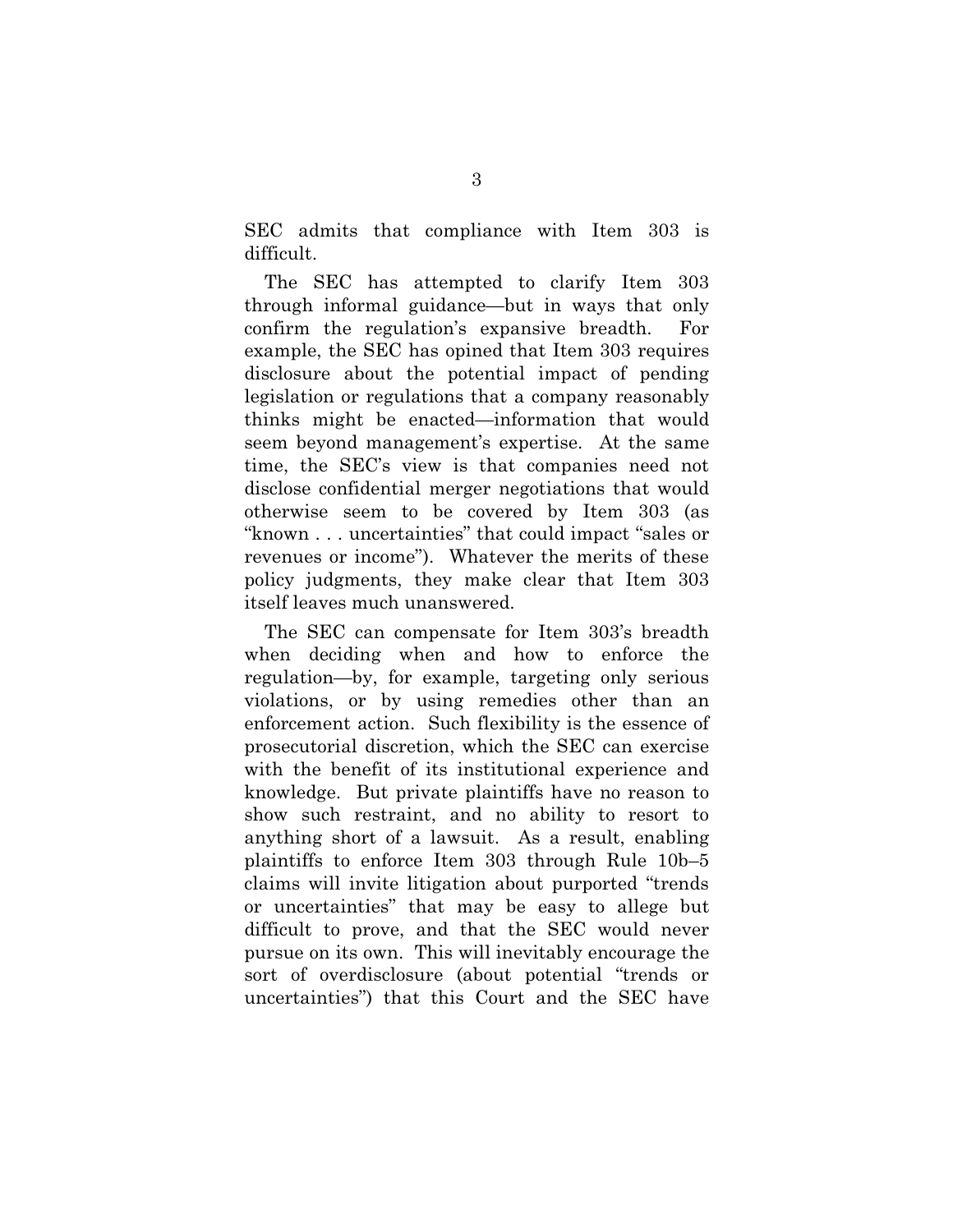specifically tried to avoid when crafting or construing disclosure rules.

In other contexts, this Court has been mindful of the importance of prosecutorial discretion when deciding whether (and to what extent) to recognize a private right of action. The Court has similarly expressed concern about private plaintiffs using implied rights to pursue fringe theories of liability without the check of political accountability. These factors have particular resonance with Rule 10b–5 claims, for which practical considerations have long informed the types of claims that may be brought. Here, given the breadth and ambiguity of Item 303, this Court should give significant weight to the benefits of preserving prosecutorial discretion. The Court should decline to expand the implied Rule 10b– 5 private right of action to encompass pure omissions from Item 303 disclosures.

#### **ARGUMENT**

### **THE EXERCISE OF PROSECUTORIAL DISCRETION IS CRUCIAL TO THE PROPER ENFORCEMENT OF ITEM 303, PARTICULARLY GIVEN THAT REGULATION'S BREADTH AND AMBIGUITY.**

<span id="page-13-0"></span>The Second Circuit held below that private plaintiffs may seek damages through Rule 10b–5 when public companies do not make disclosures allegedly required by the SEC under Item 303. The Rule 10b–5 right of action is, of course, an *implied* private right of action, created by the courts and not by Congress. *See, e.g.*, *Blue Chip Stamps v. Manor Drug Stores*, 421 U.S. 723, 737 (1975). When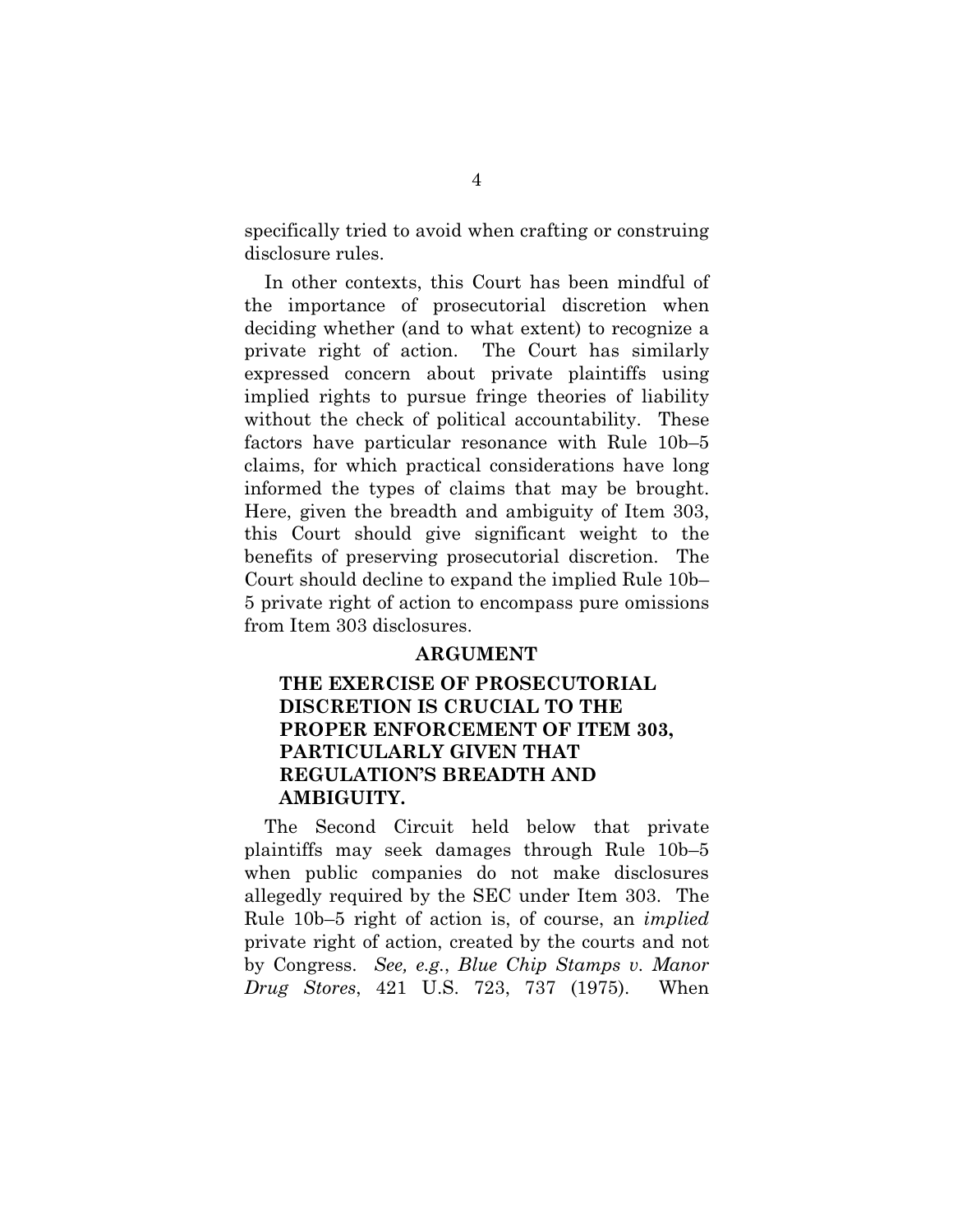<span id="page-14-2"></span>enacting the Private Securities Litigation Reform Act of 1995, "Congress accepted [that] private cause of action as then defined" but "chose to extend it no further." *Stoneridge Inv. Partners, LLC v. Sci.- Atlanta*, 552 U.S. 148, 166 (2008). More generally, this Court has recently charted a "cautious course before finding implied causes of action." *Ziglar v. Abbasi*, No. 15-1358, 2017 WL 2621317, at \*10 (U.S. June 19, 2017). And, as this Court has noted specifically with respect to Rule 10b–5 claims, "[c]oncerns with the judicial creation of a private cause of action caution against its expansion" as well, and counsel in favor of giving the Rule 10b–5 right "narrow dimensions." *Stoneridge*, 552 U.S. at 165, 167; *accord Janus Capital Grp., Inc. v. First Derivative Traders*, 564 U.S. 135, 142 (2011) (quoting *id.*). Among those concerns is the importance of prosecutorial discretion as a check on overzealous enforcement, which weighs strongly against making Item 303 privately enforceable through Rule 10b–5 claims.

<span id="page-14-0"></span>**A. The Critical Value of Prosecutorial Discretion Counsels Against Expanding the Rule 10b–5 Implied Private Right of Action.**

<span id="page-14-1"></span>For laws that only the government may enforce, publicly accountable officials can and must weigh the costs and benefits of enforcement when deciding how to address potential violations. Implying a private right of action, however, has "the practical effect of eliminating prosecutorial discretion." *Sanchez-Espinoza v. Reagan*, 770 F.2d 202, 210 (D.C. Cir. 1985) (Scalia, J.). This Court has accordingly emphasized that the scope of an implied right of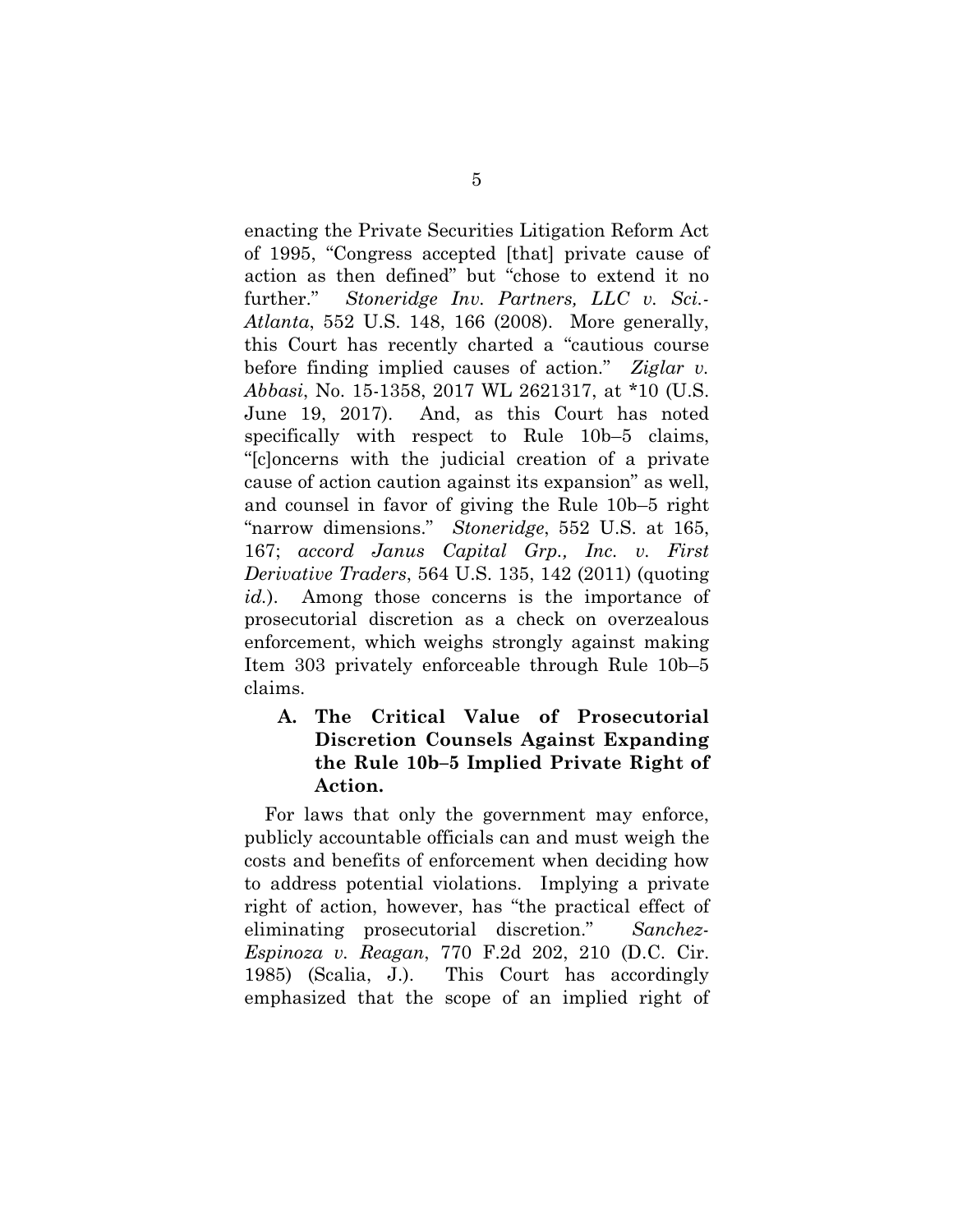<span id="page-15-1"></span>action should be informed by the implications of "permit[ting] enforcement without the check imposed by prosecutorial discretion." *Sosa*, 542 U.S. at 727; *accord RJR Nabisco*, 136 S. Ct. at 2106.

<span id="page-15-0"></span>The importance of "the check imposed by prosecutorial discretion" played a prominent role in *Sosa*. At issue in *Sosa* was whether there is an implied private right to enforce the law of nations under the Alien Tort Statute. Given the risk "of impinging on the discretion of the Legislative and Executive Branches in managing foreign affairs," the Court explained that "the possible collateral consequences of making international rules privately actionable argue for judicial caution." 542 U.S. at 727. Wary of claims for "new and debatable violations of the law of nations," the Court in *Sosa* permitted private plaintiffs to enforce only those norms of international law that are "*so well defined* as to support the creation of a federal remedy." *Id.* at 728, 738 (emphasis added). Anything beyond this core of improper conduct, even if perhaps a violation of the law of nations, was not a *clear enough* violation to justify private plaintiffs taking the reins.

Similarly, two Terms ago, in *RJR Nabisco*, the Court held that the private right of action under RICO did not reach injuries suffered abroad because of the need for "the check imposed by prosecutorial discretion." 136 S. Ct. at 2106 (quoting *Sosa*, 542 U.S. at 727). The Court had no trouble "applying U.S. substantive law to that foreign conduct," but it emphasized that "providing a private civil remedy" was a different matter. *Id.* Reluctant to "upset th[e] delicate balance" of considerations that inform enforcement decisions, which could risk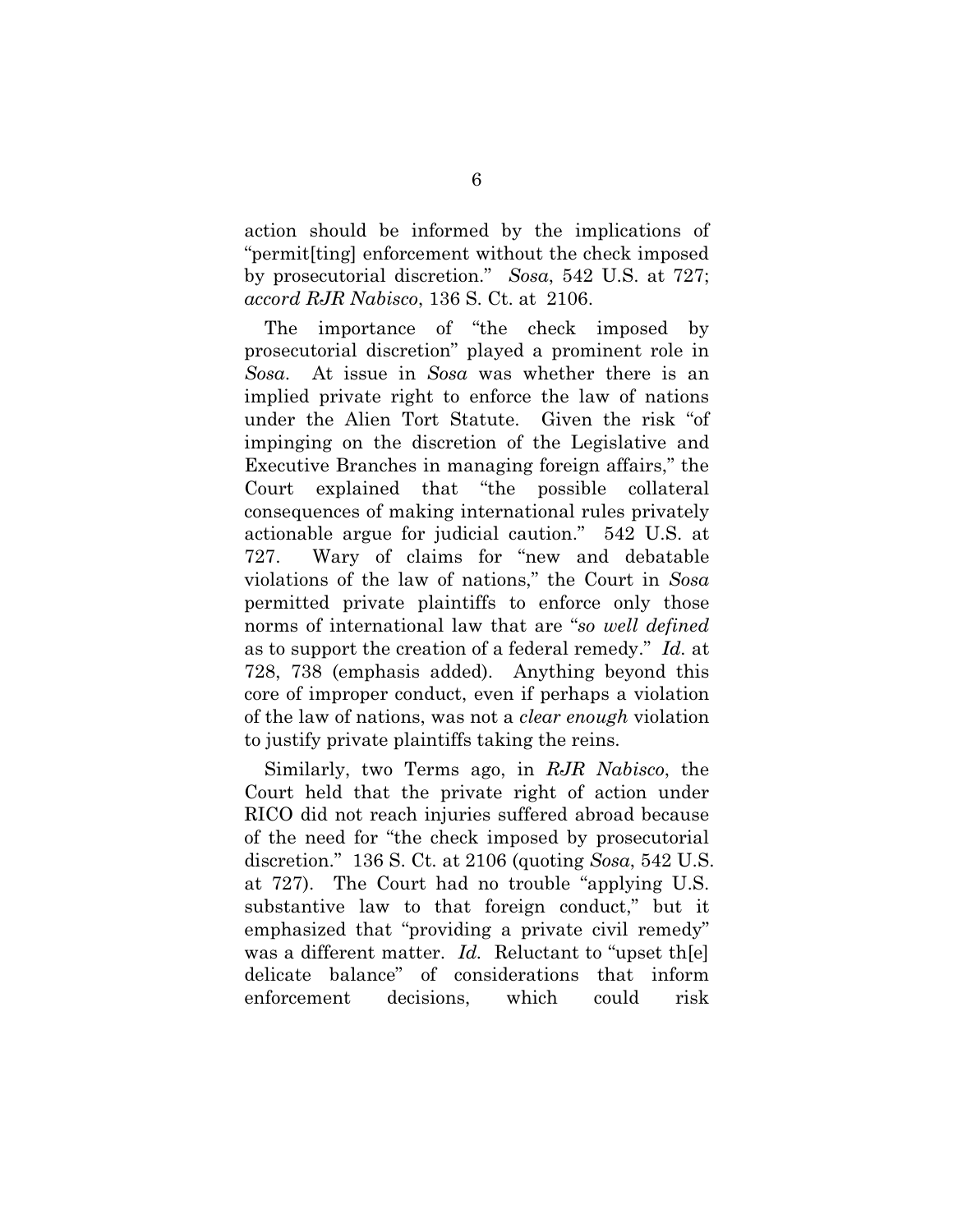"international friction," the Court declined to recognize a private right of action. *Id.* at 2107.

<span id="page-16-1"></span><span id="page-16-0"></span>Lower courts similarly have recognized the important role prosecutorial discretion plays in an enforcement scheme when considering whether to imply a private right of action. *See, e.g.*, *Mirmehdi v. United States*, 689 F.3d 975, 981 (9th Cir. 2012) (quoting *Sosa* in declining to recognize *Bivens* claims for unlawfully detained aliens); *Romero-Barcelo v. Brown*, 643 F.2d 835, 849–50 & n.23 (1st Cir. 1981) ("The government's decision not to enforce [the Rivers and Harbors Act of 1899] against a particular party, perhaps in anticipation of an informal resolution of the matter, could be frustrated by a private party armed with an implied cause of action."), *rev'd in part on other grounds sub nom. Weinberger v. Romero-Barcelo*, 456 U.S. 305 (1982).

<span id="page-16-3"></span><span id="page-16-2"></span>This Court and other courts thus have placed weight on the need for prosecutorial discretion across a variety of contexts—reflecting that the risks of private plaintiffs who are free to "set[] unwise enforcement priorities" are universal. Jonathan H. Adler, *Stand or Deliver: Citizen Suits, Standing, and Environmental Protection*, 12 Duke Envtl. L. & Pol'y F. 39, 49 (2001); *see also* Matthew C. Stephenson, *Public Regulation of Private Enforcement: The Case for Expanding the Role of Administrative Agencies*, 91 Va. L. Rev. 93, 114, 119 (2005) (explaining that "private rights of action can lead to inefficiently high levels of enforcement . . . [and] raise concerns about the democratic accountability of law enforcers"). The importance of prosecutorial discretion is no different with the Rule 10b–5 right of action, for which commentators have remarked that private claims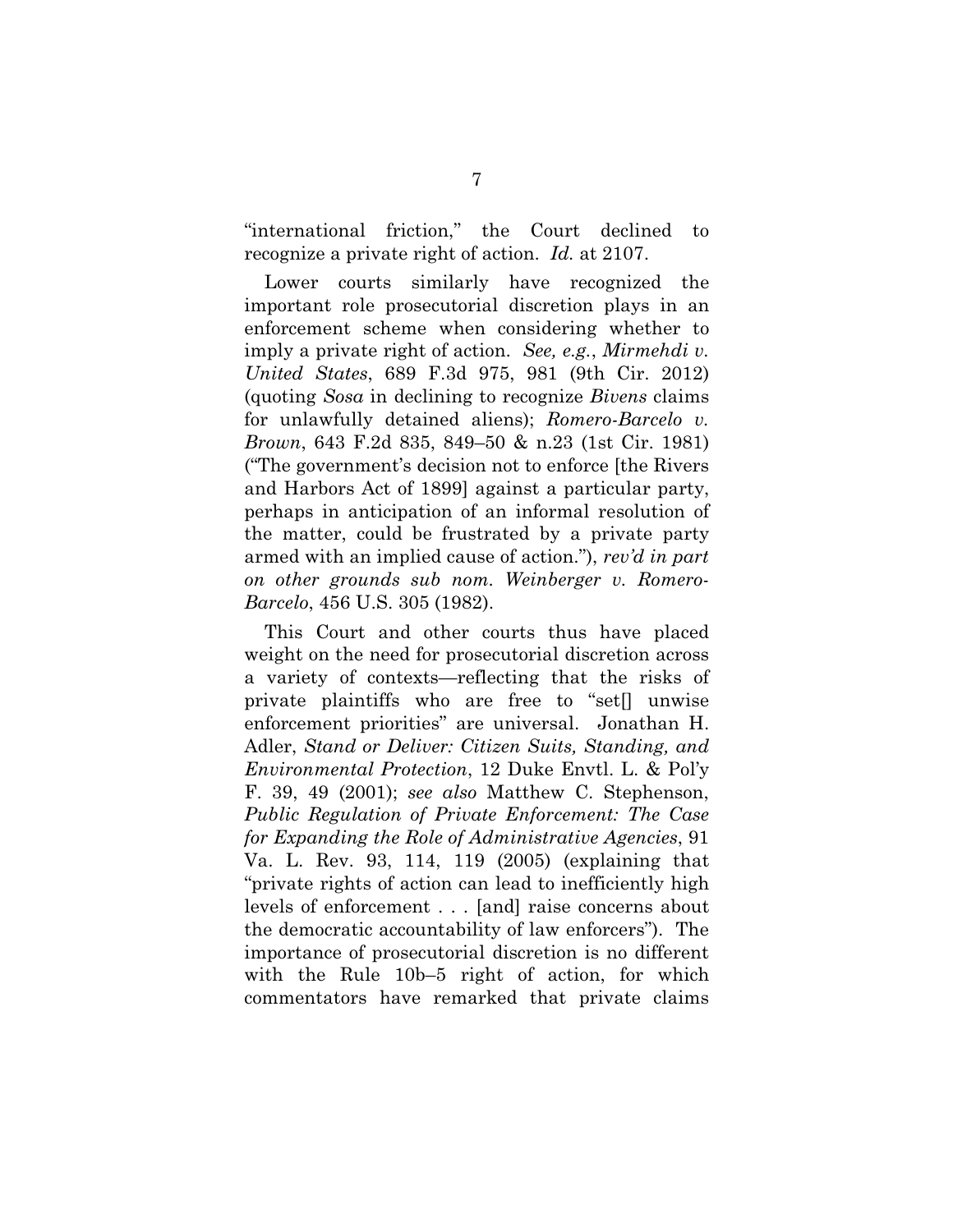<span id="page-17-3"></span><span id="page-17-2"></span>have caused "problems of inconsistency, incoherence, high transaction costs, inefficiency, and lack of political accountability for policy decisions." Richard J. Pierce, Jr., *Agency Authority to Define the Scope of Private Rights of Action*, 48 Admin. L. Rev. 1, 14 (1996); *see also* Note, *Investor Empowerment Strategies in the Congressional Reform of Securities Class Actions*, 109 Harv. L. Rev. 2056, 2071 (1996) ("[T]he incentive structure facing class representatives does not necessarily encourage litigation decisions that are socially worthwhile, because the benefits that plaintiffs expect to receive from litigation are not tied to the social benefits of such litigation.").

<span id="page-17-1"></span><span id="page-17-0"></span>Indeed, this Court has long emphasized the importance of "policy considerations when we come to flesh out" the dimensions of the Rule 10b–5 private right of action, in part because "litigation under Rule 10b–5 presents a danger of vexatiousness different in degree and in kind from that which accompanies litigation in general." *Blue Chip Stamps*, 421 U.S. at 737, 739. Thus, "in the field of federal securities laws governing disclosure of information, even a complaint which by objective standards may have very little chance of success at trial has a settlement value to the plaintiff out of any proportion to its prospect of success at trial." *Id.* at 740. That is particularly so when the possibility for liability is uncertain, which can lead companies to "find it prudent and necessary, as a business judgment, to abandon substantial defenses and to pay settlements in order to avoid the expense and risk of going to trial." *Cent. Bank of Denver, N.A. v. First Interstate Bank of Denver, N.A.*,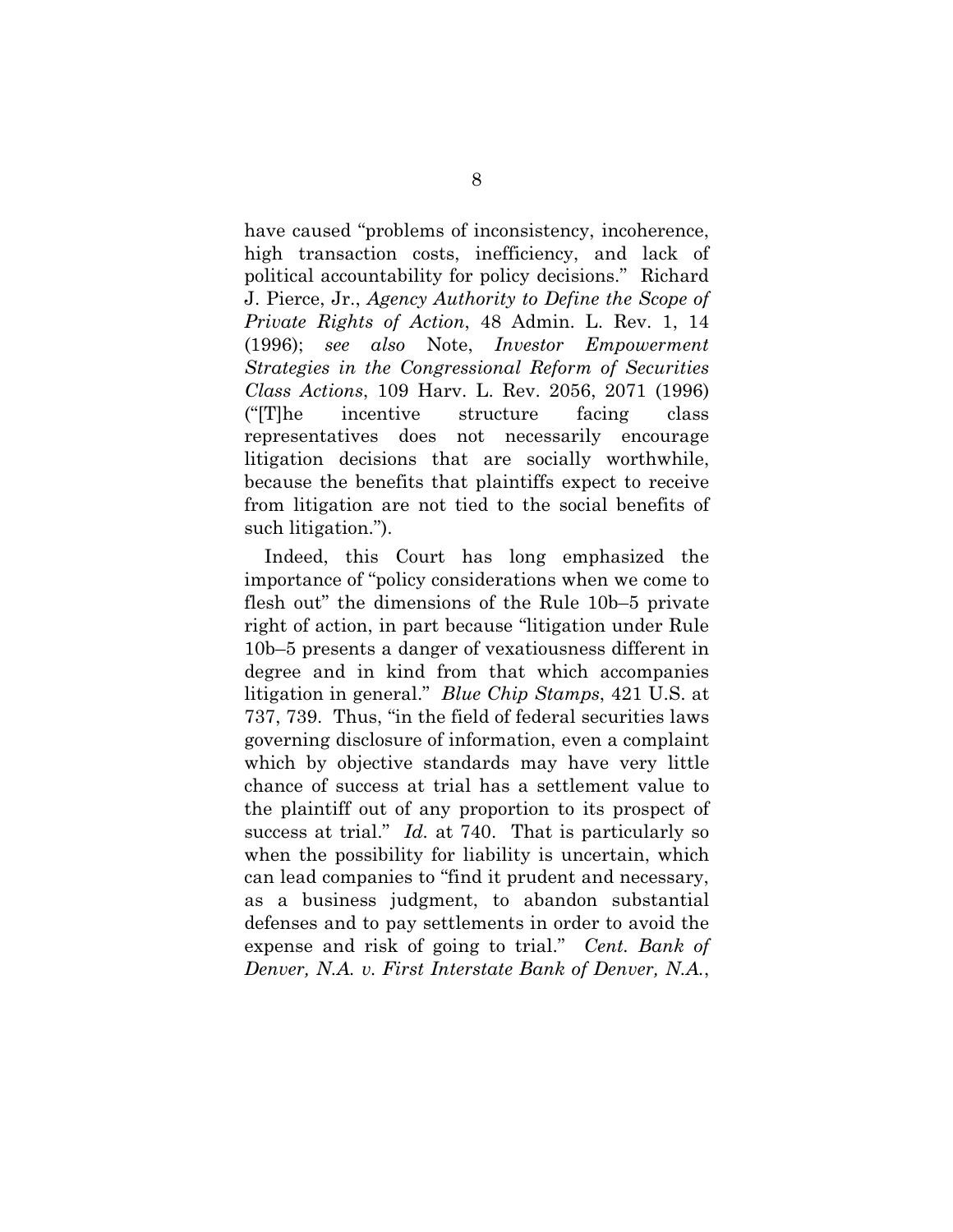511 U.S. 164, 188–89 (1994) (internal quotation marks omitted).

<span id="page-18-0"></span>The Court has thus expressed particular concern about Rule 10b–5 claims where "plaintiffs can allege the requirements" with "great ease" but would have "greater difficulty . . . proving the allegations." *Blue Chip Stamps*, 421 U.S. at 742 (rejecting Rule 10b–5 standing for individuals who allegedly did not purchase a company's shares due to misrepresentations). Rule 10b–5 claims that turn on "objectively demonstrable fact[s]" are, in contrast, less concerning. *Id.* at 747. The potential scope of Rule 10b–5 liability "demands certainty and predictability," without "a shifting and highly factoriented" approach to when a claim may lie. *Cent. Bank of Denver*, 511 U.S. at 188–89 (rejecting "hazy" standard for aiding-and-abetting liability under Rule 10b–5). A contrary approach—under which private plaintiffs have free rein to pursue liability under open-ended and ambiguous standards—would invite lawsuits that may frequently lack merit but could nonetheless trigger a host of undesirable "ripple effects," as companies grapple with and attempt to avoid litigation costs. *Id.*

<span id="page-18-1"></span>**B. Item 303's Unusual Breadth and Ambiguity Makes Prosecutorial Discretion Especially Important to Its Enforcement.**

The need for the exercise of prosecutorial discretion in enforcement decisions strongly weighs against expanding Rule 10b–5 claims via an Item 303 duty of disclosure—particularly in light of this Court's stated preference for private Rule 10b–5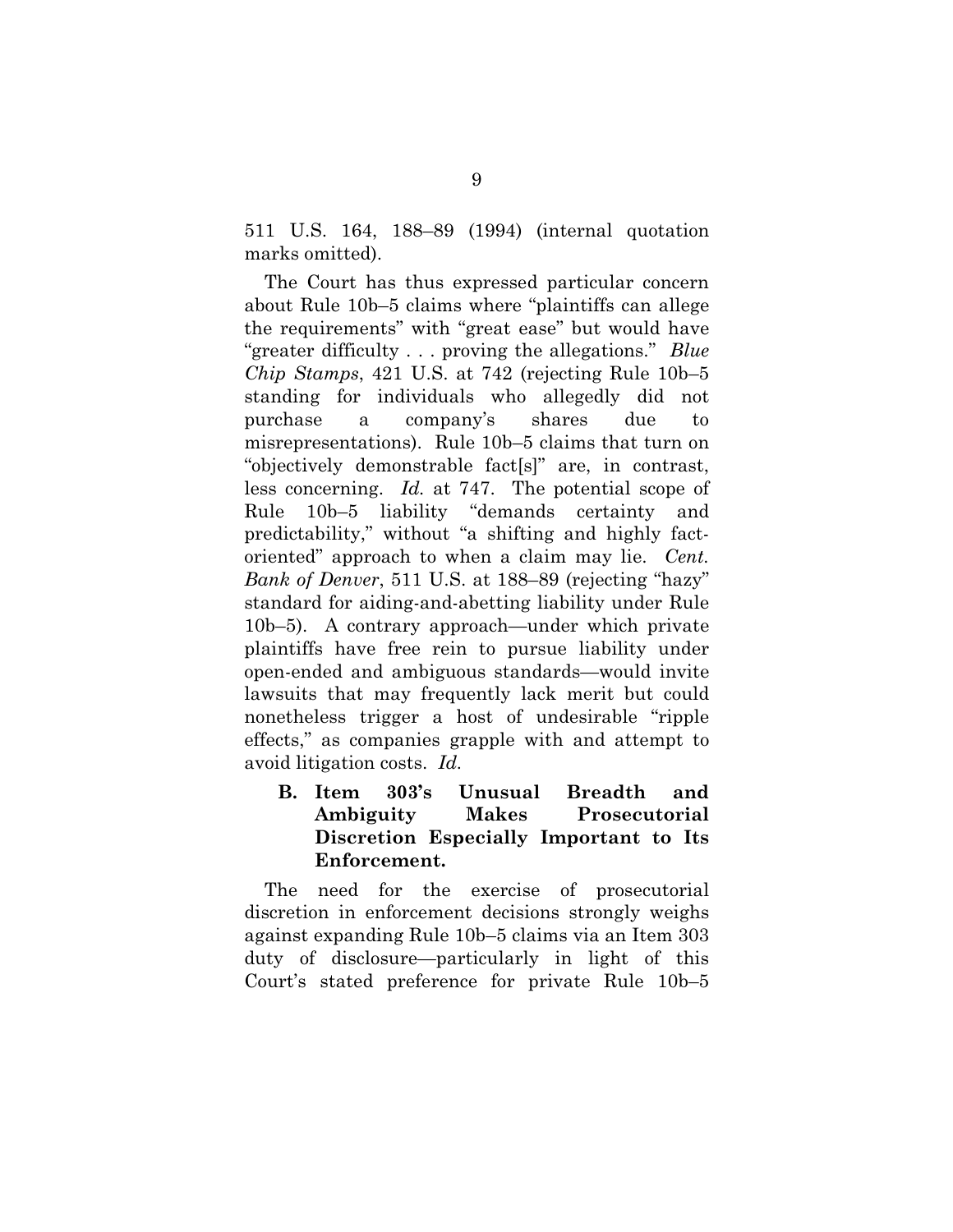<span id="page-19-0"></span>claims that are "objectively demonstrable." *Blue Chip Stamps*, 421 U.S. at 747. As relevant here, Item 303 broadly obligates management to "[d]escribe any known trends or uncertainties that have had or that the registrant reasonably expects will have a material favorable or unfavorable impact on net sales or revenues or income from continuing operations."  $\S$  229.303(a)(3)(ii).

<span id="page-19-1"></span>By calling for disclosure about "known trends or uncertainties" that have a reasonable chance of materially impacting a company's sales, revenues, or income, Item 303's requirements are unusually "open-ended and exceedingly complex." Mark S. Croft, *MD&A: The Tightrope of Disclosure*, 45 S.C. L. Rev. 477, 478 (1994). The breadth of the terms "'known trend' and 'known uncertainties'"—which have been called "oxymoronic" and "incongruous" cannot be doubted. *Id.* at 484–85. Indeed, one court has held that the terms "trends" and "uncertainties" are themselves so "vague and amorphous" that Item 303 "do[es] not provide sufficient notice that a particular disclosure is required to allow criminal liability to attach for alleged non-disclosure." *United States v. Crop Growers Corp.*, 954 F. Supp. 335, 348 (D.D.C. 1997).

<span id="page-19-2"></span>The SEC, for its part, similarly admits that Item 303 compliance can "be particularly challenging." SEC Release No. 82, Commission Guidance Regarding Disclosure Related to Climate Change, 75 Fed. Reg. 6290, 6295 (Feb. 8, 2010). The rule calls for two layers of guesswork—first, as to whether the "trend" or "uncertainty" is likely to occur, and second, as to the effect of the "trend" or "uncertainty" on the company's business. SEC Release No. 6835, *supra*,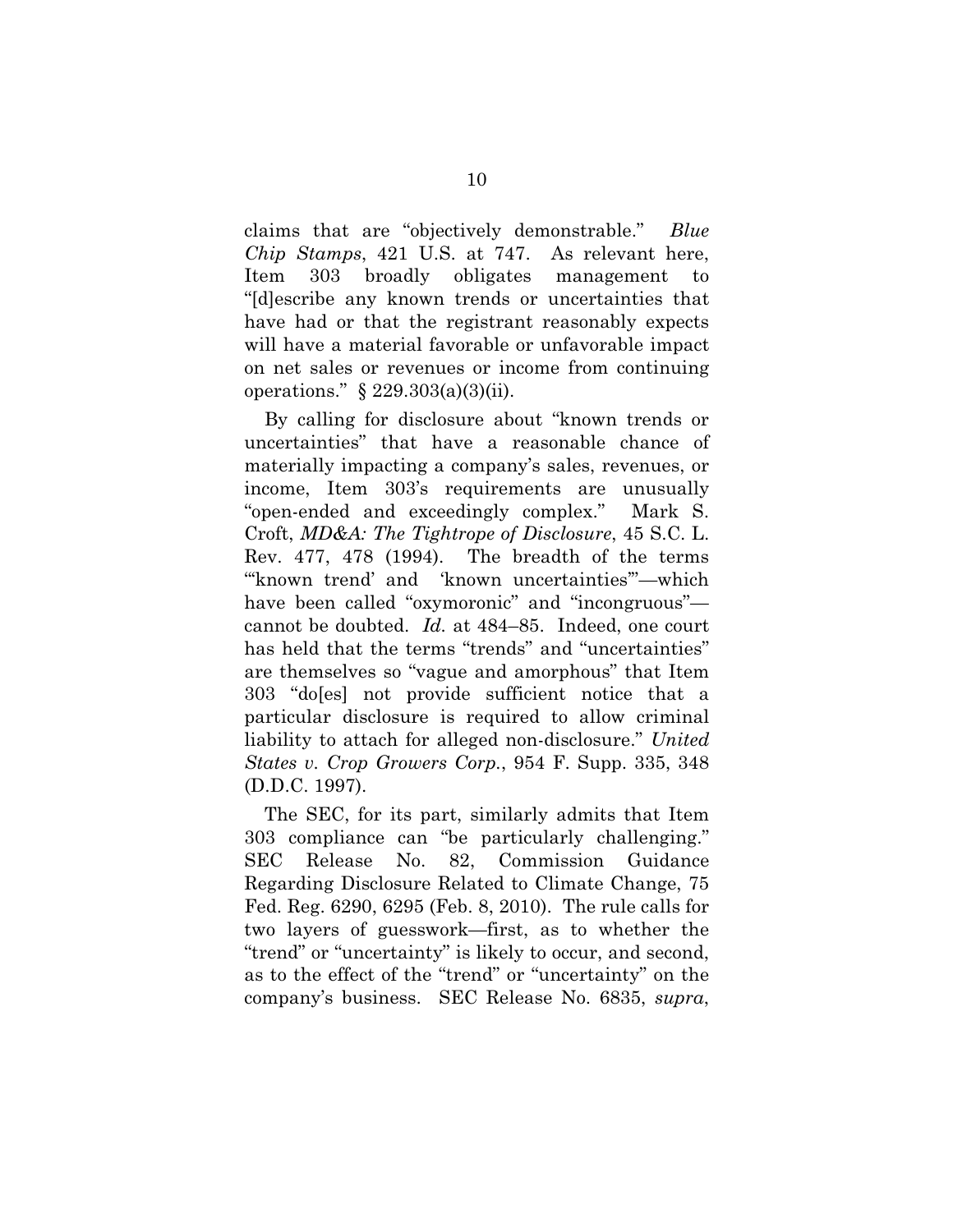54 Fed. Reg. at 22430. And the list of "trends and uncertainties" that might affect a company's business is potentially enormous. For example, as the SEC has stated in informal guidance, Item 303 calls for public companies to evaluate the potential effect of any "pending legislation or regulation" that management thinks "is reasonably likely to be enacted"—political prognosticating that is a far cry from, say, assessing whether a new factory will open on time, or whether customer preferences are changing. SEC Release No. 82, *supra*, 75 Fed. Reg. at 6296. Moreover, if management cannot determine whether the "trend or uncertainty" will likely occur, the SEC directs that management must assume that the "trend or uncertainty" will in fact "come to fruition"—and must then make a disclosure unless the likely impact would be immaterial. SEC Release No. 6835, *supra*, 54 Fed. Reg. at 22430. In other words, if management is unsure about both the chance of a particular "uncertainty" occurring and the materiality of that "uncertainty," Item 303 requires a disclosure.

Ultimately, what is required under Item 303 will vary by company, and will necessarily require management to make discretionary calls about what "trends or uncertainties" are both "reasonably" likely and "material."  $\S 229.303(a)(3)(ii)$ . As the SEC has made clear, "good MD&A disclosure for one registrant is not necessarily good MD&A disclosure for another," or even for the same registrant in a different year. SEC Release No. 6835, *supra*, 54 Fed. Reg. at 22436. But that is by design: the standard is "intentionally flexible and general." *Id.* The SEC views this as a positive, because the rule's "flexible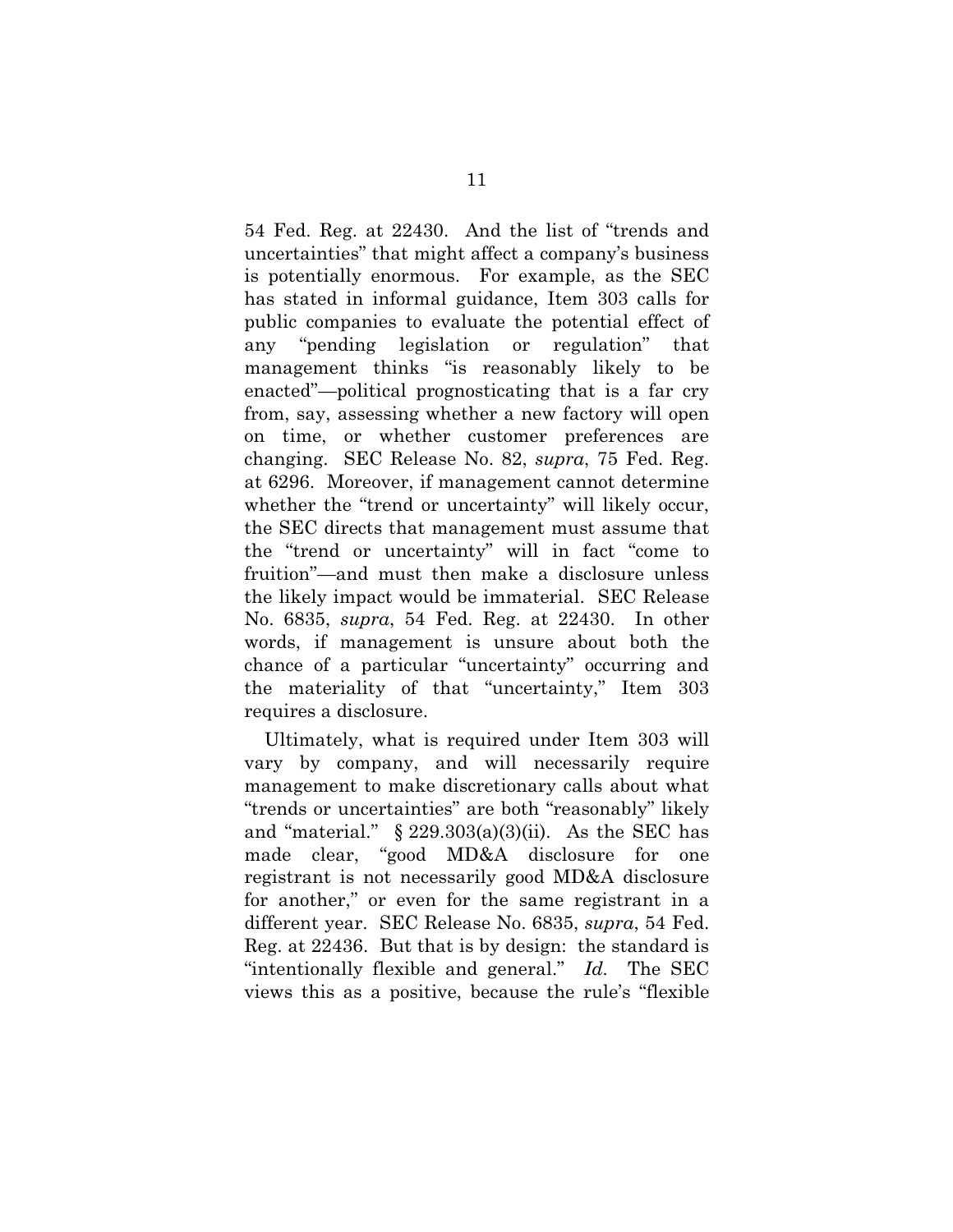nature" can "result[] in disclosures that keep pace with the evolving nature of business trends without the need to continuously amend the text of the rule." SEC Release No. 82, *supra*, 75 Fed. Reg. at 6294. But the capacious text of Item 303—which was promulgated nearly 40 years ago, long before any hint of private enforcement<sup>[2](#page-21-1)</sup>—makes prosecutorial discretion especially important to its application.

The SEC has all but admitted as much, by seeing the need to narrow Item 303 informally. The agency noted in an interpretive release, for example, that "Item 303 could be read to impose a duty to disclose otherwise nondisclosed preliminary merger negotiations." SEC Release No. 6835, *supra*, 54 Fed. Reg. at 22435. Such negotiations might seem to constitute "known trends or uncertainties . . . that the registrant reasonably expects will have a material favorable or unfavorable impact on net sales or revenues or income from continuing operations."  $\S 229.303(a)(3)(ii)$ . The SEC has recognized, however, that companies may have a strong and valid "interest in preserving the confidentiality of such negotiations." SEC Release No. 6835, *supra*, 54 Fed. Reg. at 22435. The agency accordingly does not view Item 303 as requiring the disclosure of confidential "preliminary

<u>.</u>

<span id="page-21-1"></span><span id="page-21-0"></span><sup>2</sup> The SEC first adopted language closely mirroring the current MD&A requirement in 1980. *See* SEC Release No. 279, Amendments to Annual Report Form, Related Forms, Rules, Regulations, and Guides, 45 Fed. Reg. 63630, 63643 (Sept. 25, 1980). Two years later, the agency moved the language to Item 303 and made some minor tweaks. *See* SEC Release No. 6383, Adoption of Integrated Disclosure System, 47 Fed. Reg. 11380, 11411 (Mar. 16, 1982).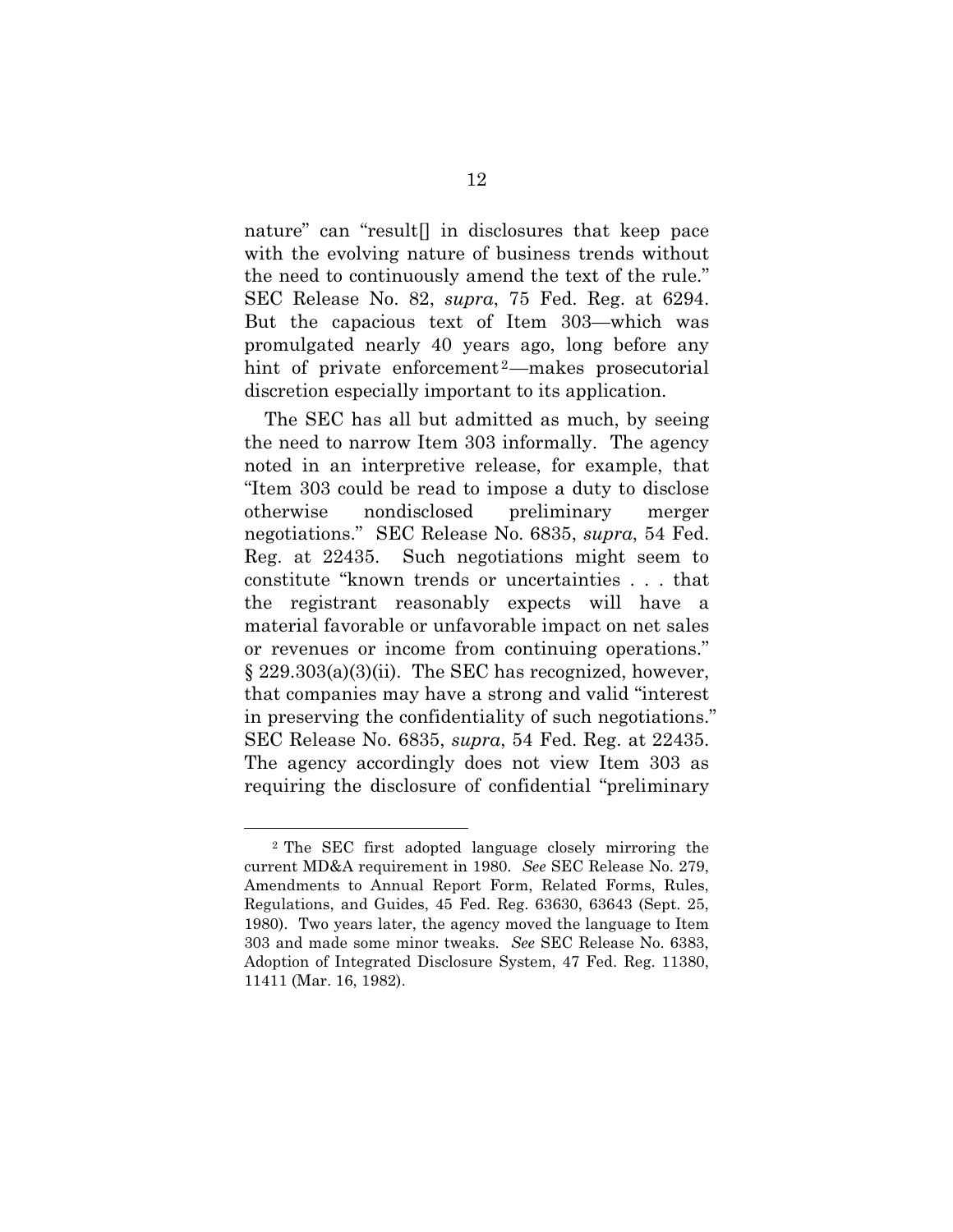negotiations for the acquisition or disposition of assets not in the ordinary course of business" where, "in the registrant's view, inclusion of such information would jeopardize completion of the transaction." *Id.* at 22436 Disclosure of such transactions is required, according to 2003 guidance from the SEC, when "an unconditionally binding definitive agreement, subject only to customary closing conditions[,] exists or, if there is no such agreement, when settlement of the transaction occurs." SEC Release No. 67, Disclosure in Management's Discussion and Analysis About Off-Balance Sheet Arrangements and Aggregate Contractual Obligations, 68 Fed. Reg. 5982, 5990 (Feb. 5, 2003). The SEC has construed Item 303 in other interpretive releases, too, as well as through no-action letters and other forms of informal guidance [3](#page-22-2)—but the relevant text of Item 303 has remained the same.

<span id="page-22-1"></span>-

<span id="page-22-2"></span><span id="page-22-0"></span><sup>3</sup> *See, e.g.*, SEC Release No. 82, *supra*, 75 Fed. Reg. 6290 (interpretive guidance on disclosure of climate change issues); SEC Release No. 8056, Commission Statement About Management's Discussion and Analysis of Financial Condition and Results of Operations, 67 Fed. Reg. 3746 (Jan. 25, 2002) (general interpretive guidance); SEC Release No. 1149, Statement of the Commission Regarding Disclosure of Year 2000 Issues and Consequences by Public Companies, Investment Advisers, Investment Companies, and Municipal Securities Issuers, 1998 WL 425894 (July 29, 1998) (interpretive guidance on disclosure of Y2K issues); SEC Div. of Corp. Fin., Regulation S-K Compliance and Disclosure Interpretations, Sec. 110 (July 3, 2008), https://www.sec.gov/divisions/corpfin /guidance/regs-kinterp.htm; Glendale Federal Bank, Federal Savings Bank, SEC No-Action Letter, 1990 WL 286350 (Mar. 30,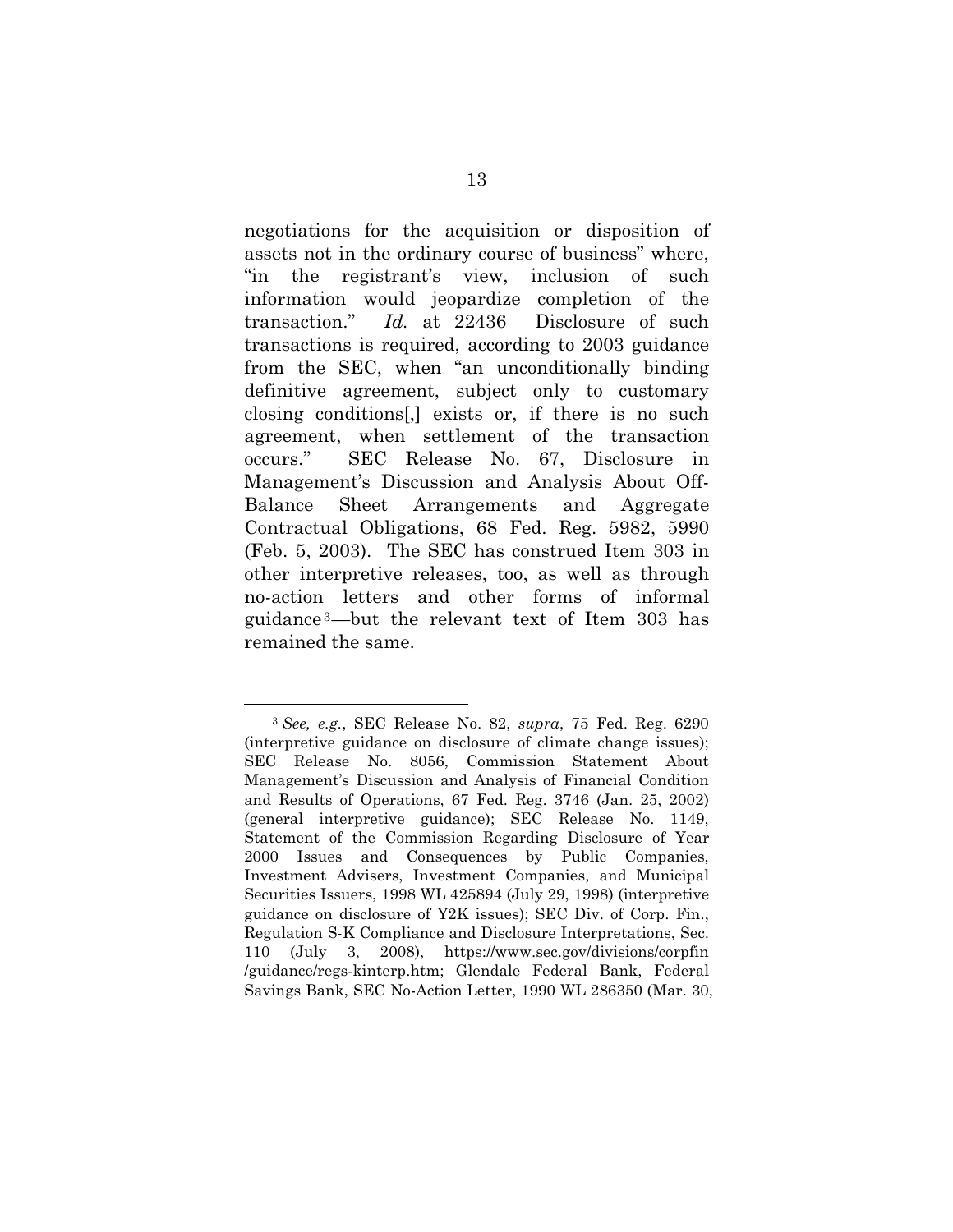<span id="page-23-1"></span><span id="page-23-0"></span>Private plaintiffs filing Rule 10b–5 suits would be bound by the SEC's informal interpretations of Item 303, at least to the extent a court must defer to an agency's interpretations of its own regulations. *See Auer v. Robbins*, 519 U.S. 452 (1997); *Bowles v. Seminole Rock & Sand Co.*, 325 U.S. 410 (1945).[4](#page-23-4)  But Item 303 is, as noted, intentionally and indisputably open-ended. For every item that the SEC informally believes should *not* be disclosed, there are innumerable other "trends or uncertainties" that the SEC has yet to address. And even when the SEC does act, it can leave much unresolved. To take the SEC's guidance that certain preliminary negotiations need not be disclosed if confidential, for example, what is the status of confidential negotiations for labor or services (instead of for "the acquisition or disposition of assets")? SEC Release No. 6835, *supra*, 54 Fed. Reg. at 22436. Or, what

<sup>(</sup>continued)

<sup>1990);</sup> Photronics, Inc., SEC Staff Comment Letter (Mar. 13, 2017).

<span id="page-23-4"></span><span id="page-23-3"></span><span id="page-23-2"></span><sup>4</sup> Deferring to an agency's regulatory interpretation is inappropriate at least "when the agency's interpretation is plainly erroneous or inconsistent with the regulation" or "when there is reason to suspect that the agency's interpretation does not reflect the agency's fair and considered judgment." *Christopher v. SmithKline Beecham Corp.*, 567 U.S. 142, 155 (2012). Four Justices have suggested such deference is *never* appropriate. *Perez v. Mortg. Bankers Ass'n*, 135 S. Ct. 1199, 1210–11 (2015) (Alito, J., concurring in part and concurring in the judgment); *id.* at 1211–13 (Scalia, J., concurring in the judgment); *id.* at 1213–25 (Thomas, J., concurring in the judgment); *Decker v. Nw. Envtl. Defense Ctr.*, 133 S. Ct. 1326, 1338–39 (2013) (Roberts, C.J., concurring).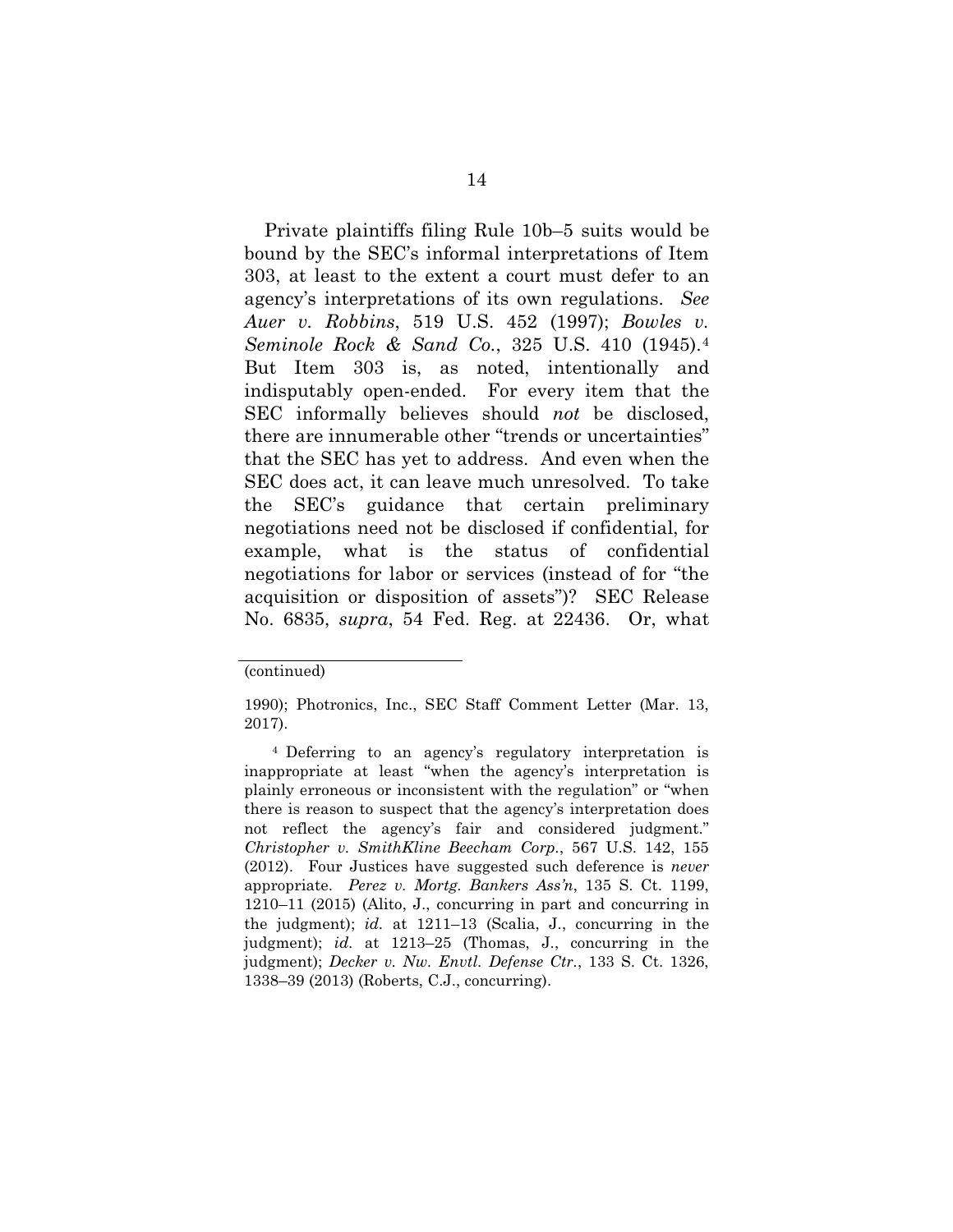must the chances be that disclosure would "jeopardize completion of the transaction" in order for management to properly keep the negotiations confidential? *Id.* at 22435.

<span id="page-24-1"></span>It is one thing for the SEC to address these issues as it applies Item 303. The agency's expertise, experience, judgment, and political accountability can protect against overreach and allow for enforcement of these deliberately vague standards without causing undue collateral damage to the securities market. Indeed, the SEC polices the regulation with a variety of tools and brings "enforcement proceedings only in extreme or egregious cases under Item 303." Joel Seligman, *The SEC's Unfinished Soft Information Revolution*, 63 Fordham L. Rev. 1953, 1972 (1995); *see, e.g.*, *SEC v. Ronson Corp.*, No. 83- 3030, 1983 WL 1357 (D.N.J. Aug. 15, 1983) (company failed to disclose, among other things, that its largest customer, which accounted for 15% of revenue and 33% of earnings in past years, had shut down operations and suspended all purchases); *In re Kirchner*, SEC Release No. 3877, 2017 WL 2591798 (June 15, 2017) (administrative action about non-disclosure of the causes and severity of liquidity challenges that company had extensively analyzed).[5](#page-24-2) As the agency

<span id="page-24-0"></span>-

<span id="page-24-2"></span><sup>5</sup> More frequently, as the SEC's Division of Corporate Finance explains, "[w]hen the staff identifies instances where it believes a company can improve its disclosure or enhance its compliance with the applicable disclosure requirements, it provides the company with comments." SEC Div. of Corp. Fin., Filing Review Process (Jan. 19, 2017), https://www.sec.gov/ divisions/corpfin/cffilingreview.htm. Unlike in adversarial litigation, agency staff "view[] the comment process as a dialogue with a company about its disclosure." *Id.*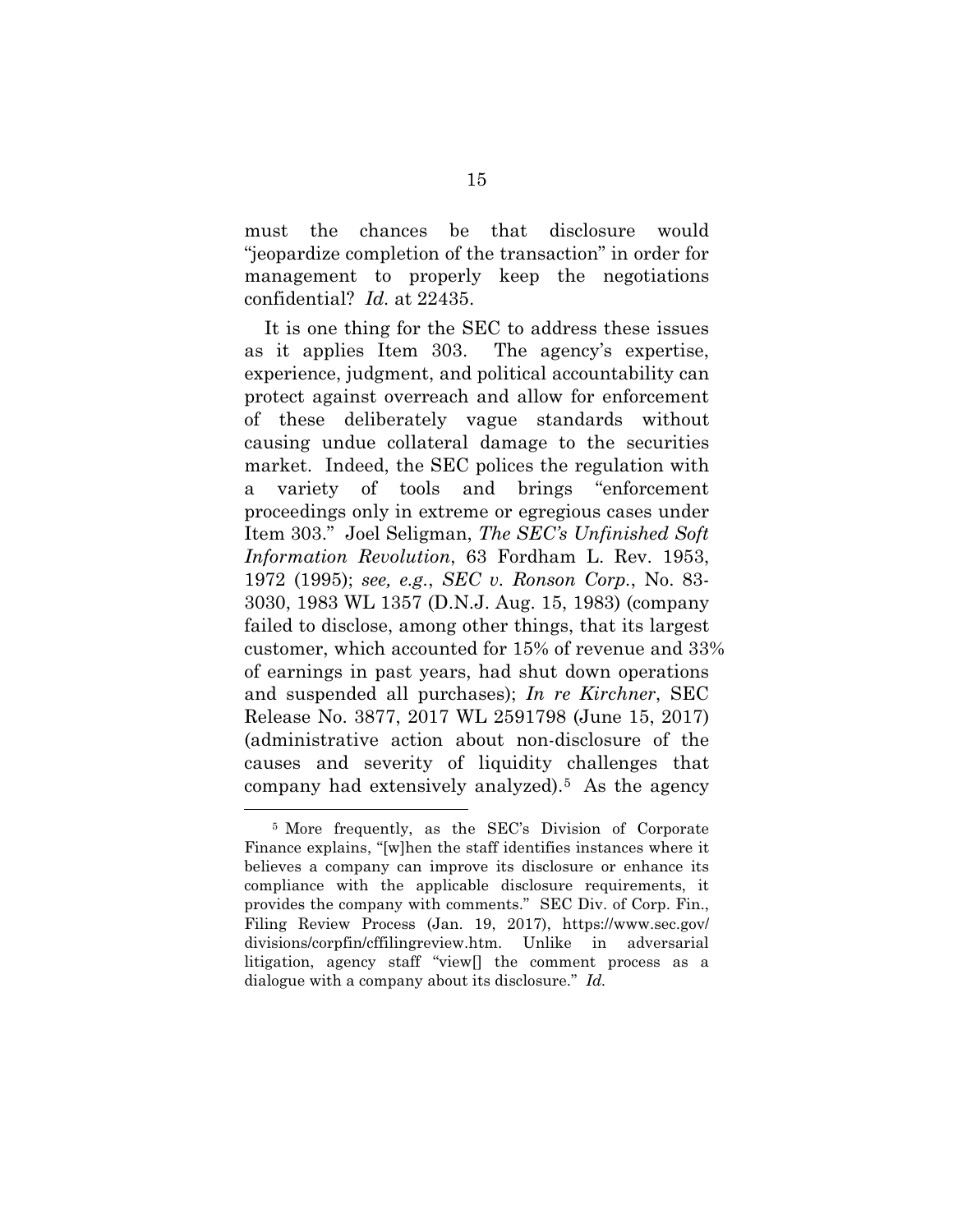responsible for ensuring the overall health of the market, however, the SEC makes its decisions with the costs of overzealous enforcement in mind.

<span id="page-25-1"></span>For private plaintiffs and their enterprising counsel, in contrast, enforcing Item 303 would be open season. *Any* event that ends up affecting a company's performance could invite possible claims: a plaintiff could allege that the company should have alerted the market of the "trend or uncertainty" ahead of time, before it came to fruition. The SEC would presumably never proceed so indiscriminately, but private plaintiffs could and likely would, because their incentives are so different. *See* Tamar Frankel, *Implied Rights of Action*, 67 Va. L. Rev. 553, 571 (1981) ("In general, private plaintiffs engage in litigation to further their own economic interests; they rarely concern themselves with the social costs and social benefits of their lawsuits."). The "new and debatable violations" that concerned this Court in *Sosa* would be omnipresent under Item 303. *See* 542 U.S. at 728.[6](#page-25-2)

-

<span id="page-25-2"></span><span id="page-25-0"></span><sup>6</sup> Although this case concerns only the duty element of a Rule 10b–5 claim, the fact that plaintiffs must separately allege Rule 10b–5 materiality—which is not automatically satisfied by an Item 303 violation, *see, e.g.*, *Oran v. Stafford*, 226 F.3d 275, 287–88 (3d Cir. 2000) (Alito, J.)—does not lessen the need for caution. Unlike the duty question at issue here, which presents a pure question of law, materiality is an "inherently fact-specific" inquiry that "requires delicate assessments of the inferences a 'reasonable shareholder' would draw from a given set of facts and the significance of those facts to him." *Basic Inc. v. Levinson*, 485 U.S. 224, 236 (1988); *see also ECA, Local 134 IBEW Joint Pension Trust of Chicago v. JP Morgan Chase Co.*, 553 F.3d 187, 197 (2d Cir. 2009) ("[A] complaint may not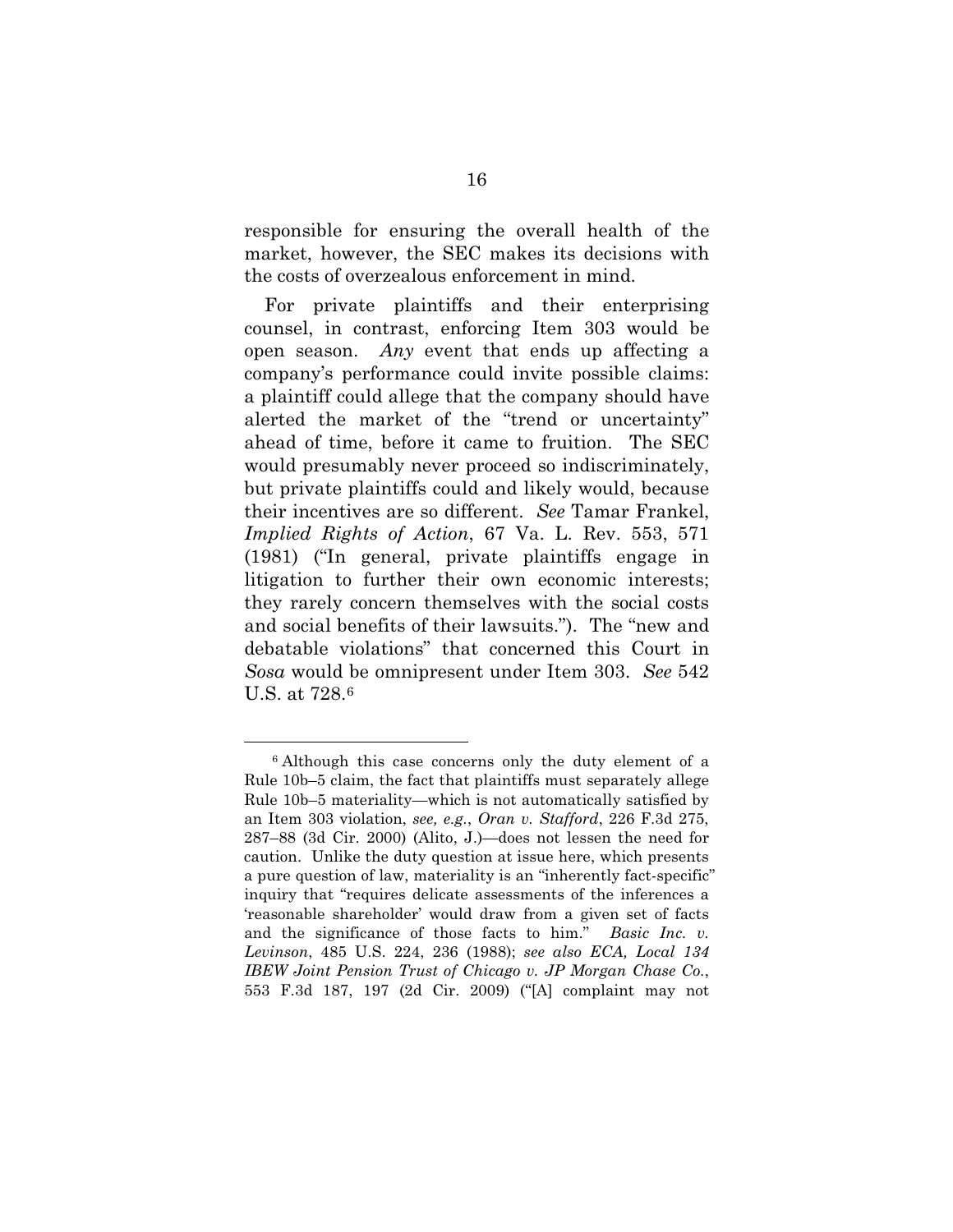<span id="page-26-0"></span>This would inevitably lead to overdisclosure. Companies facing the threat of liability or expensive litigation will likely "bury the shareholders in an avalanche of trivial information." *Basic Inc.*, 485 U.S. at 231 (quoting *TSC Indus., Inc. v. Northway, Inc.*, 426 U.S. 438, 448–49 (1976)). Such overdisclosure will, in turn, harm investors by making it more difficult and expensive to identify and evaluate the information that is truly important. *See generally* Troy A. Paredes, *Blinded by the Light: Information Overload and Its Consequences for Securities Regulation*, 81 Wash. U. L.Q. 417 (2003).

<span id="page-26-3"></span><span id="page-26-2"></span>The SEC understands the problem of overdisclosure and has been working to address it. *See, e.g.*, SEC Release No. 10064, Business And Financial Disclosure Required by Regulation S-K, 81 Fed. Reg. 23916, 23919 (Apr. 22, 2016) ("There is also a possibility that high levels of immaterial disclosure can obscure important information or reduce incentives for certain market participants to trade or create markets for securities."). But if the implied private right of action under Rule 10b–5 encompasses pure omissions from Item 303's "vague and amorphous" requirements, *Crop Growers Corp.*, 954 F. Supp. at 348, companies will have strong incentives to defensively disclose great quantities of

<span id="page-26-1"></span><sup>(</sup>continued)

properly be dismissed . . . on the ground that the alleged misstatements or omissions are not material unless they are so obviously unimportant to a reasonable investor that reasonable minds could not differ on the question of their importance." (ellipsis in original)).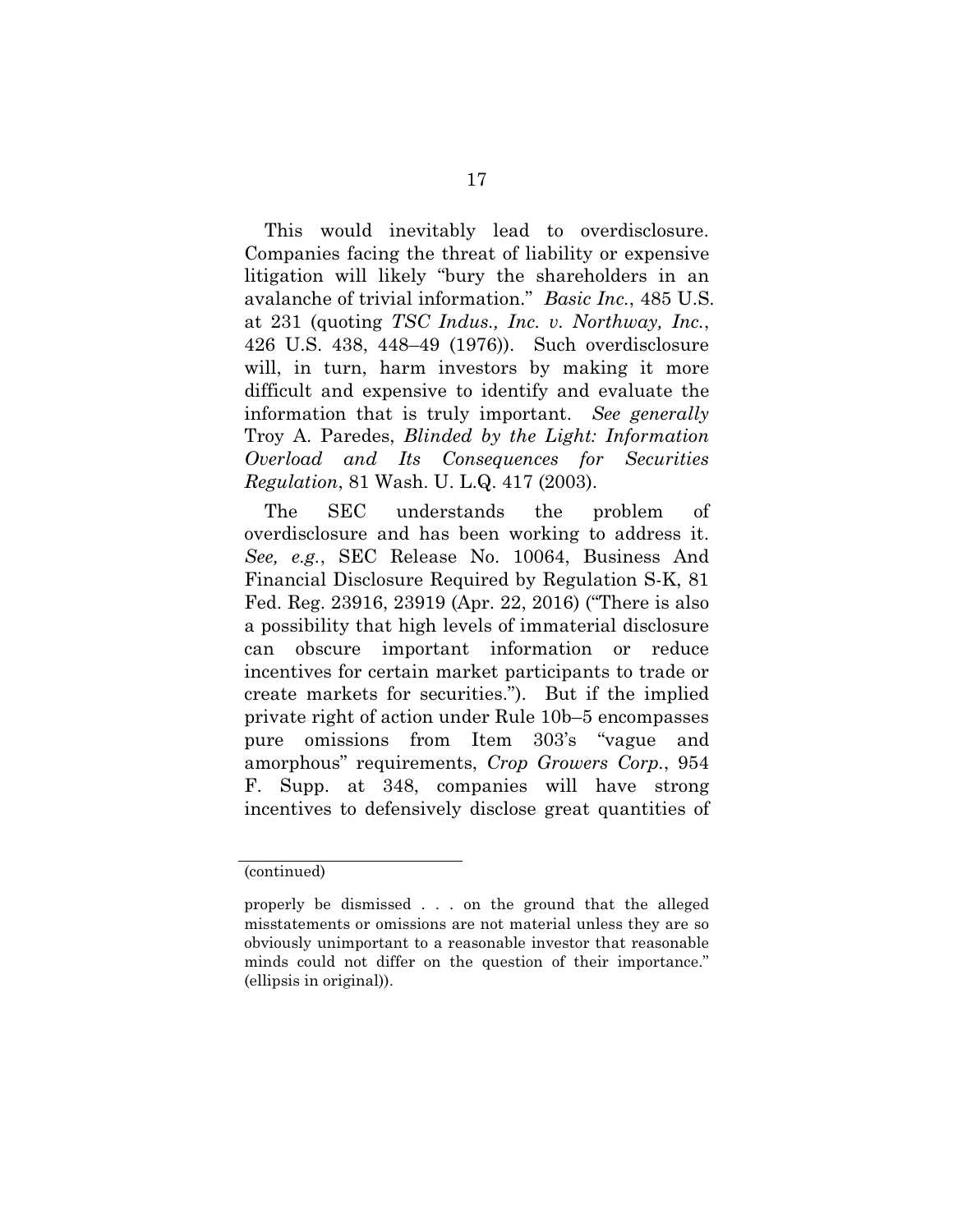<span id="page-27-0"></span>information. This would impose significant costs on management, who must ensure that these disclosures—even if made solely out of an abundance of caution—do not compound the risk of liability by being misleading in any way. And, regardless, overdisclosure "is hardly conducive to informed decisionmaking" or to the smooth functioning of the securities market. *Basic Inc.*, 485 U.S. at 231; *cf. Buckman Co. v. Plaintiffs' Legal Comm.*, 531 U.S. 341, 351 (2001) (finding state-law claims based on fraud in the context of a medical device application preempted because allowing such claims would give regulated parties "an incentive to submit a deluge of information that the [FDA] neither wants nor needs").

<span id="page-27-1"></span>Congress has every right to take this step. But this Court cannot do so without ignoring "the careful approach" it has previously taken with Rule 10b–5 claims. *Stoneridge*, 552 U.S. at 164.

#### \* \* \*

<span id="page-27-2"></span>In short, prosecutorial discretion allows the government to employ its experience and expertise to make enforcement decisions that further broad societal objectives, which here implicate the smooth functioning of the securities market. By contrast, a private plaintiff's focus is on obtaining a judgment or a settlement—in a particular case, without regard to the impact on registrants or the market more broadly. Because Item 303 sets forth an intentionally loose standard of disclosure that must be enforced with care, the benefits of prosecutorial discretion weigh heavily against expanding the Rule 10b–5 private right of action as Respondents seek.